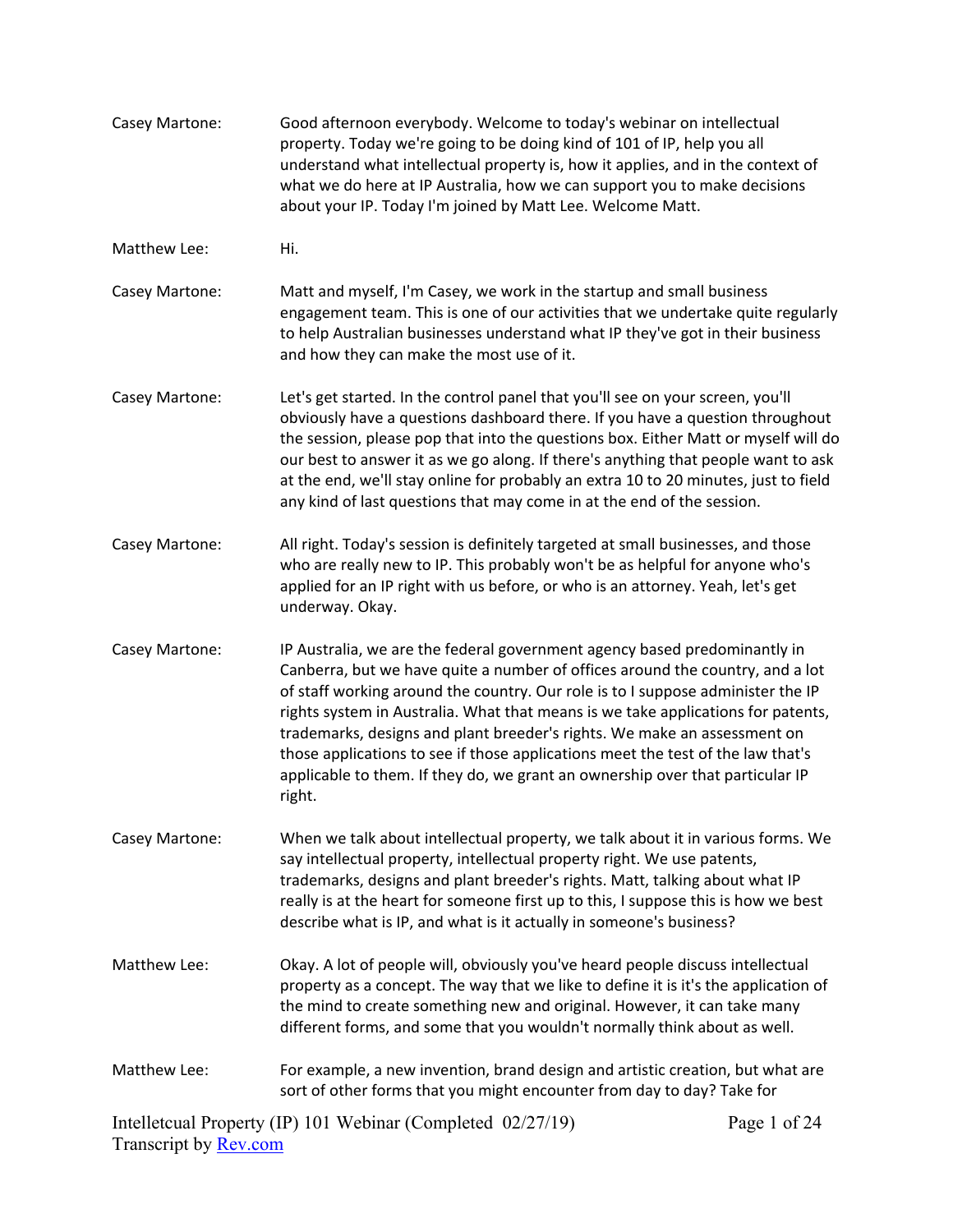example the contact list on your phone, that's valuable intellectual property. Certainly if a company were to get their hands on it, it would be of great value to them as well. You are surrounded all the time by various forms of intellectual property that you might not even think about too. Any of those endeavours where somebody's got that intellectual idea, and realised it in the real world in some shape or form, that is intellectual property. Casey Martone: What we're seeing a lot of at the moment, particularly with a bit of a tech startup thing happening across the country, everyone's doing some kind of software as a service type of activity. We're just seeing a lot of data based or ICT based technology. Things that we probably as an office don't interact with as frequently, but data lists, as you said, phone call lists, customer data is really quite valuable to business these days. It's their kind of competitive edge in their marketing sense. Matthew Lee: Absolutely, and that also includes all of the know how that you build up in your business as well. Whether it's just the methods and processes that you use on a daily basis within your business, or other types of innovation that you create too. Again, that could probably be classified as intellectual property. Casey Martone: Okay. Matthew Lee: Just to kind of demonstrate some of the intellectual property types that we deal with here at IP Australia. As Casey mentioned before, we administer the registered intellectual property system. For all of these different types of intellectual property, patents, trademarks, designs and plant breeder's rights, you have to apply to IP Australia before you're actually granted that right and

Matthew Lee: This on the slide is a Victa lawn mower, and it's actually got all of these types wrapped up into this one product. To take you through them one by one. First of all we start with patents. Victa developed a new and original recessed cutting disc. This at the time was something that nobody had seen before, and they were able to apply successfully for a patent on this particular piece of technology. We'll go into the details of each of the types of intellectual property a little bit later on, as well as some of the requirements. Suffice to say, because they came up with this new invention, that they were able to get protection over that particular aspect of the lawnmower.

can start enforcing it.

- Matthew Lee: They also got protection over their brand via trademark. The Victa lawnmower is protected as a trademark for that name, as well as the way that it's written there as a logo too. When we're talking about trademarks, we're talking about protection for brands and the way that you market yourself and differentiate yourself from other competitors out there in the same marketplace too.
- Matthew Lee: There's a registered design on the Victa lawnmower, in particular for the shape of that engine. When we're looking at designs, we're looking at the aesthetic

Intelletcual Property (IP) 101 Webinar (Completed 02/27/19) Transcript by [Rev.com](https://www.rev.com/) Page 2 of 24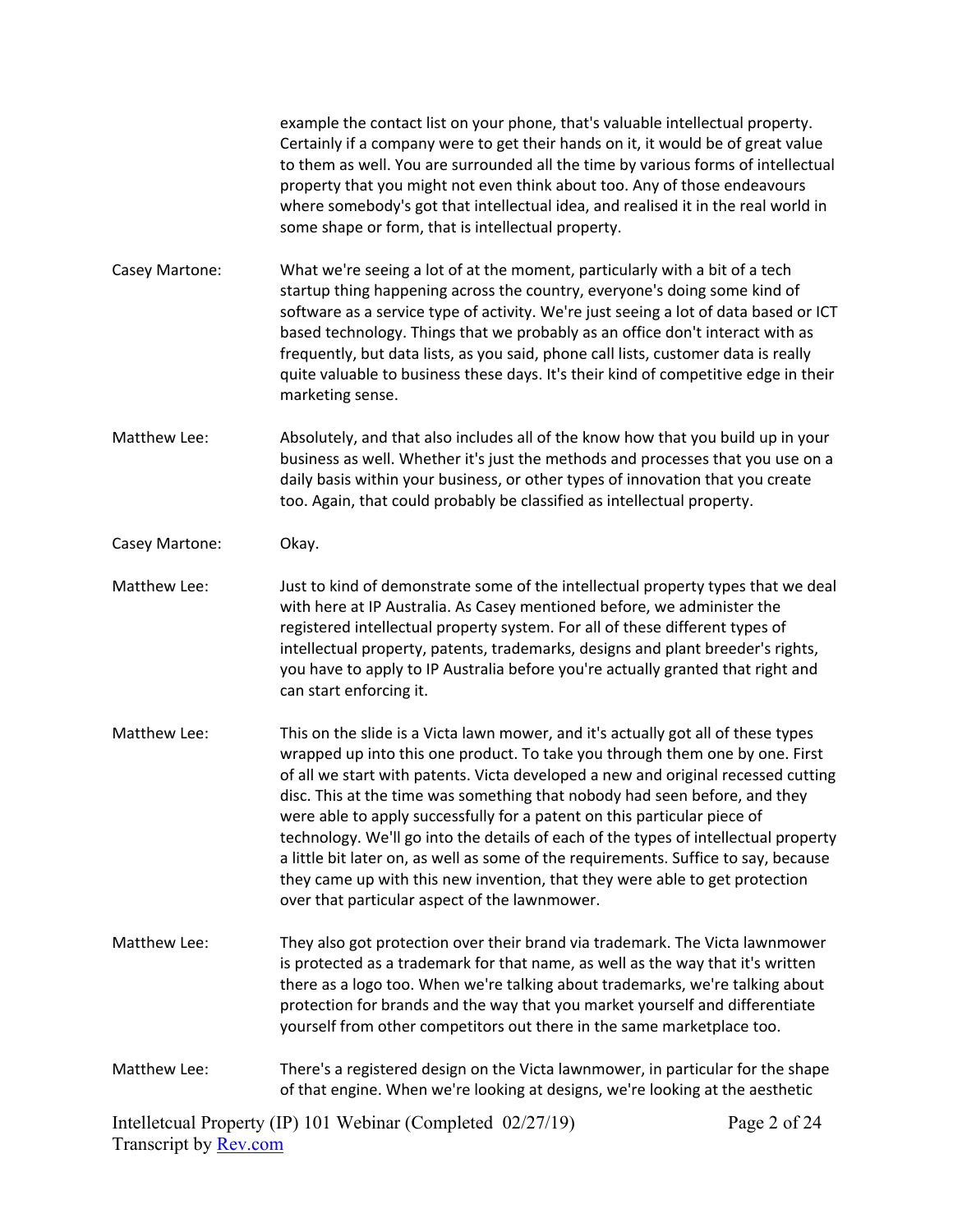look of a particular piece of property, I guess, so this particular apparatus, for example, has a unique smooth shape. Most of the time when you think about lawnmowers, they'll have a blocky construction made with sharp angles. Victa actually invested the time and effort to create this particular unique looking lawnmower, and because it has that unique appearance, we're able to get a registered design for the appearance of that engine block.

- Matthew Lee: Finally in here we've also got the grass. Yes, it's not exactly part of the lawnmower itself, but it's the thing that it goes over, and that is what's protected by plant breeder's rights. In Australia, if you come up with a new variety of plant species, you can actually apply to IP Australia to get protection for that new variety of plant species as well. Walter Turf is the grass that's in the picture here for you. Again, because that was a unique plant species, they were able to get protection for that as something new.
- Casey Martone: When we talk about registered rights and making an application, we're talking about giving you an IP right, giving you an ownership over these things. In the case of Victa here, there are three IP rights on this particular lawnmower. Each of those IP rights has different time lengths that it's owned by Victa. Basically what that means is it allows Victa to stop other people in the landscaping market copying what they're doing. Because if they do copy, Victa has a legal right to be able to stop them. That's I suppose the essence of what registered IP, or IP more broadly, is all about. It's about taking ownership of what you've created, and allowing you to stop others from copying what you're doing, and kind of edging in on your competitive advantage.
- Matthew Lee: not only that. I guess the other thing that it demonstrates is that often when you come up with a new idea and you want to implement it in some way, such as creating a new lawnmower, is that it's not just one type of intellectual property that's going to apply to your product. There's going to be a whole suite of options that you may have available to you that you can get protection for. In this case, again, the new technology, underlying it was a patent, the branding was a trademark, the appearance was a design, and again the grass, if they were in that particular type of business, would be a plant breeder's rights too.
- Matthew Lee: Now this isn't the end of the story Casey, though, is it?
- Casey Martone: No. There are also other types of IP that you probably have heard about and are more familiar about. These are I suppose my favorite because they're relatively free or low cost to manage. The first one I want to talk about is copyright. Copyright, on the slide that Matt's presented earlier, was talking about artistic creations, literary works. Basically copyright is something that when you produce content, say you've written a story, you've published content on your website, you've taken a picture. The moment that that content becomes public, or is published, you have an inherent copyright from that time.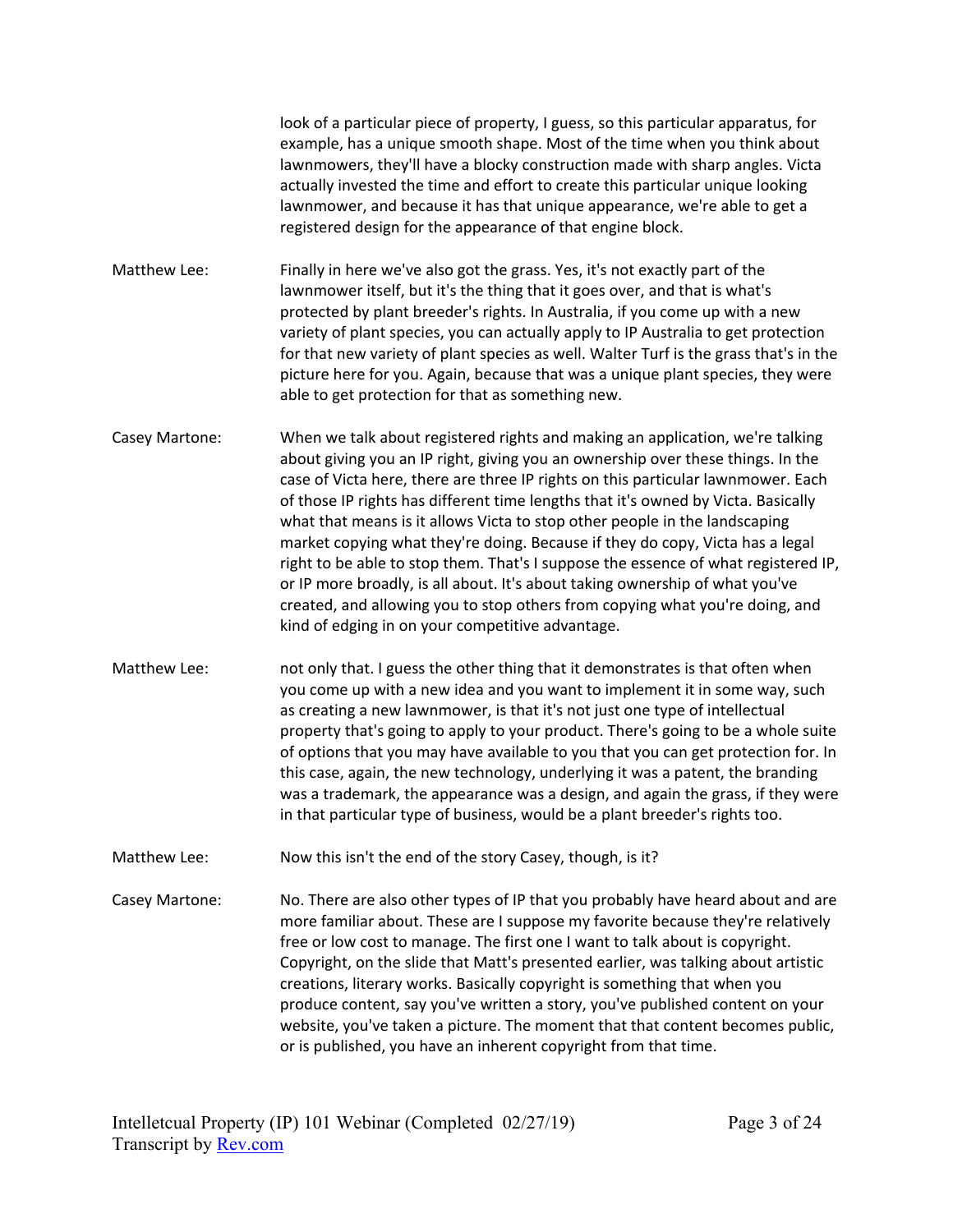| Casey Martone: | There are so many small businesses around this country that are doing a lot of<br>digital media for their business. They are using social media, using their website<br>to really promote their brand. They have such value in their copyright assets in<br>that sense. It's very important to consider, okay, how are you creating your<br>copyright? Do people know it's your copyright? How are you treating it and<br>managing it?                                                                                                                                                                                                                                                                                                                                    |
|----------------|---------------------------------------------------------------------------------------------------------------------------------------------------------------------------------------------------------------------------------------------------------------------------------------------------------------------------------------------------------------------------------------------------------------------------------------------------------------------------------------------------------------------------------------------------------------------------------------------------------------------------------------------------------------------------------------------------------------------------------------------------------------------------|
| Casey Martone: | Some of the examples that we use is simple things to alert people that you own<br>the copyright. Something like a simple web statement on the bottom of your<br>website might be a way to treat that. I like to use the example, Ash Newland,<br>who is the inventor of the Scrubba Wash Bag. Ash has a wonderful way that, on<br>his website he looks at all of the things he puts out in the marketplace through<br>various platforms, and he says, "You can absolutely use my content, but you<br>have to ask, and you must be using it in a way that I deem appropriate." Which<br>is selling his product as an on seller or a retailer. Different ways you can, I<br>suppose think about copyright, and use that as a way to manage your assets in<br>your business. |
| Matthew Lee:   | Now, I know that copyright applies a lot to artists and to people who work in the<br>creative industry as well. Are they the people only who are going to be using<br>copyright?                                                                                                                                                                                                                                                                                                                                                                                                                                                                                                                                                                                          |
| Casey Martone: | No. Obviously too is obviously talking about our tech startups and our digital<br>creatives, is computer code. You know, if you're out there and you're<br>developing code for a web based product, a software product as it would be,<br>that code, if you create it from scratch and you're creating it on your own, you<br>are the copyright owner of that code. It's not just visual elements that everyone<br>can see at the surface level. It does obviously go below the surface with that<br>computer code.                                                                                                                                                                                                                                                       |
| Matthew Lee:   | Yup, and I think they're treated just the same as authors. The computer code is<br>actually treated as a literary work, so if you're somebody writing a book, or<br>you're somebody writing computer code, you can choose the language that<br>more suits you, and that will also be protected by copyright.                                                                                                                                                                                                                                                                                                                                                                                                                                                              |
| Casey Martone: | The other unregistered IP right that I want to talk about is trade secrets. This is I<br>suppose a low cost management strategy that small businesses should consider.<br>When we talk about trade secrets, I've got an example of Coca-Cola on the<br>screen. Everyone knows Coke. Everyone has obviously probably had a drink of<br>Coca-Cola in their lifetime, but many people don't know that it's actually a really<br>good case study in how a company manages and treats their intellectual<br>property.                                                                                                                                                                                                                                                          |
| Casey Martone: | What many people don't know is that the recipe for Coke could have been<br>patented many years ago, which would have given them a 20 year ownership<br>over the recipe and the method for producing that recipe. In doing so, they<br>would have had to expose that recipe to the world. Coke obviously looked at                                                                                                                                                                                                                                                                                                                                                                                                                                                         |

Intelletcual Property (IP) 101 Webinar (Completed 02/27/19) Transcript by **Rev.com**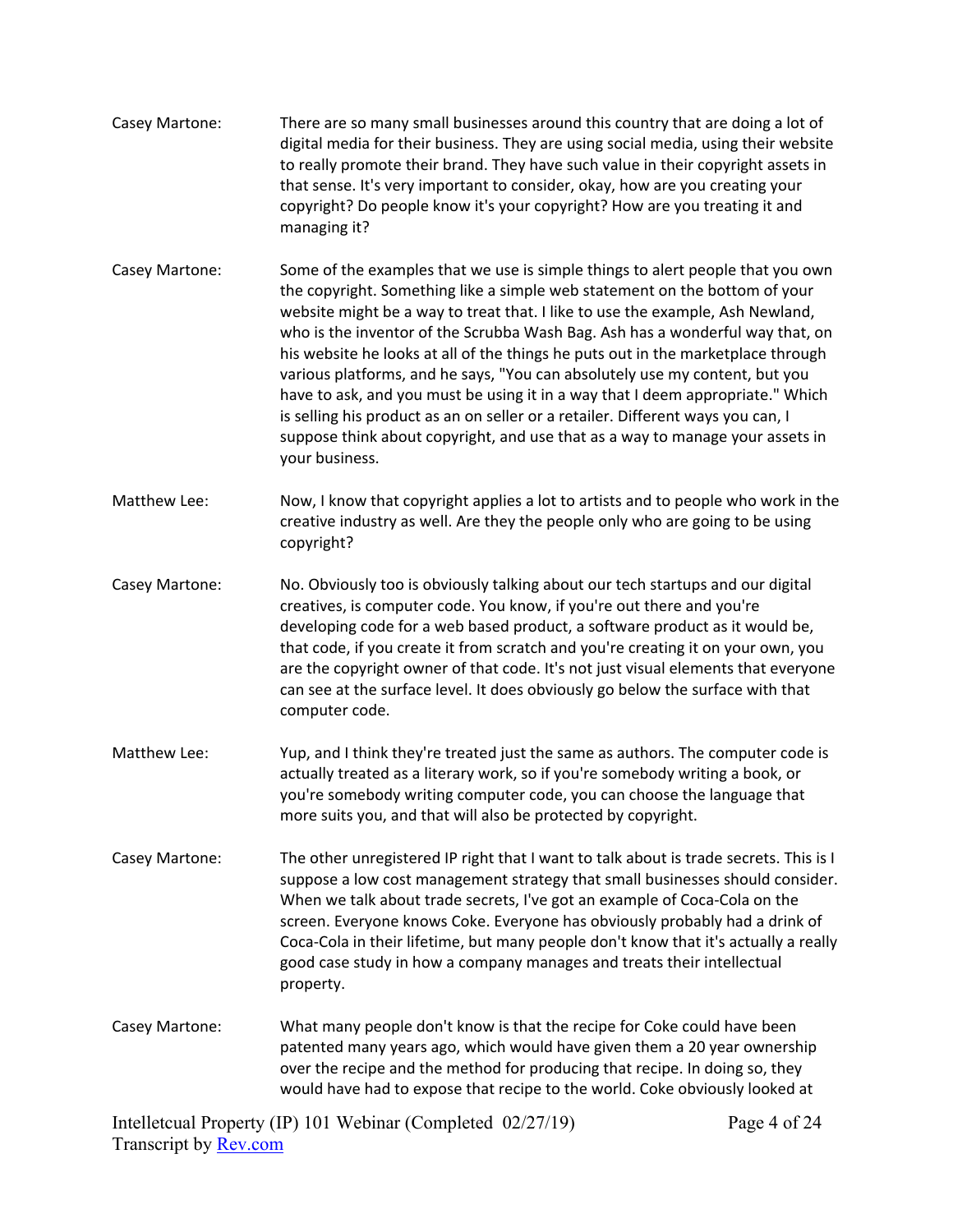|                       | their business model and where they wanted to be in the market at that time,<br>and thought, no, this is some pretty significant intellectual property. This is the<br>essence of what we're doing, and we don't want that IP out in the marketplace.                                                                                                                                                                                                                                                                                                                                                                                                                                                  |              |
|-----------------------|--------------------------------------------------------------------------------------------------------------------------------------------------------------------------------------------------------------------------------------------------------------------------------------------------------------------------------------------------------------------------------------------------------------------------------------------------------------------------------------------------------------------------------------------------------------------------------------------------------------------------------------------------------------------------------------------------------|--------------|
| Casey Martone:        | They have, I suppose, the use of a trade secret strategy, and they employ very<br>strict confidentiality processes and contracts within their organisation to protect<br>that recipe so it doesn't get out. Unfortunately, I think it was around 2006 time<br>frame, there was a breach in that practice within the Coke enterprise, where<br>two employees tried to leave with the recipe and sell it to Pepsi.                                                                                                                                                                                                                                                                                       |              |
| Matthew Lee:          | Oh man.                                                                                                                                                                                                                                                                                                                                                                                                                                                                                                                                                                                                                                                                                                |              |
| Casey Martone:        | I suppose to Pepsi's credit, they obviously understand the value of intellectual<br>property, they actually alerted the Coke officials and the matter was settled<br>obviously for an undisclosed sum. One can only assume that was quite a<br>significant breach of the contracts that were in place to protect that secret.                                                                                                                                                                                                                                                                                                                                                                          |              |
| Casey Martone:        | As a business, it's also very important to think about this as a strategy. You may<br>have something that you think, "Okay, I might patent that, or I might look at<br>how I can use that as my competitive advantage." You need to think about what<br>benefits are against the different ways that you can manage your IP. In some<br>instances, things like the data list that we spoke about before, using trade secret<br>strategies within your business to keep that information within your business<br>might actually be a really great option for you, particularly in your early stages<br>when you're starting out and you're trying to obviously understand your<br>commercial viability. |              |
| Matthew Lee:          | Okay. We just had a few questions come in. The first one was the name of the<br>person who had the website copyright. The name of that person was Ash<br>Newland. His product is called the Scrubber Bag, which he developed as a bit of<br>a side hustle to his regular job as a attorney. You can go and have a look at the<br>details of that product online. We also got another question, which was that, if<br>you work in the business as a coder and create copyright material that's<br>published, who owns the copyright, the coder or the company?                                                                                                                                          |              |
| Casey Martone:        | That's a great question. That's something that we've recently done a bit of work<br>on, Matt, in your patch.                                                                                                                                                                                                                                                                                                                                                                                                                                                                                                                                                                                           |              |
| Matthew Lee:          | Yeah, so my background is I've worked in the computing field as patent<br>examiner for about seven years or so here at IP Australia, before moving in to<br>work with Casey in the engagement team in communications. To look at that,<br>it's a bit of a complicated question simply because of it depends a lot on the<br>relationship that you have with the company in the first place, as well as the<br>circumstances of how you created that code.                                                                                                                                                                                                                                              |              |
| Matthew Lee:          | Generally speaking, to be brief on this point, is that if you happen to be working<br>in an employment relationship and your code was developed as part of that                                                                                                                                                                                                                                                                                                                                                                                                                                                                                                                                        |              |
| Transarint by Day sam | Intelletcual Property (IP) 101 Webinar (Completed 02/27/19)                                                                                                                                                                                                                                                                                                                                                                                                                                                                                                                                                                                                                                            | Page 5 of 24 |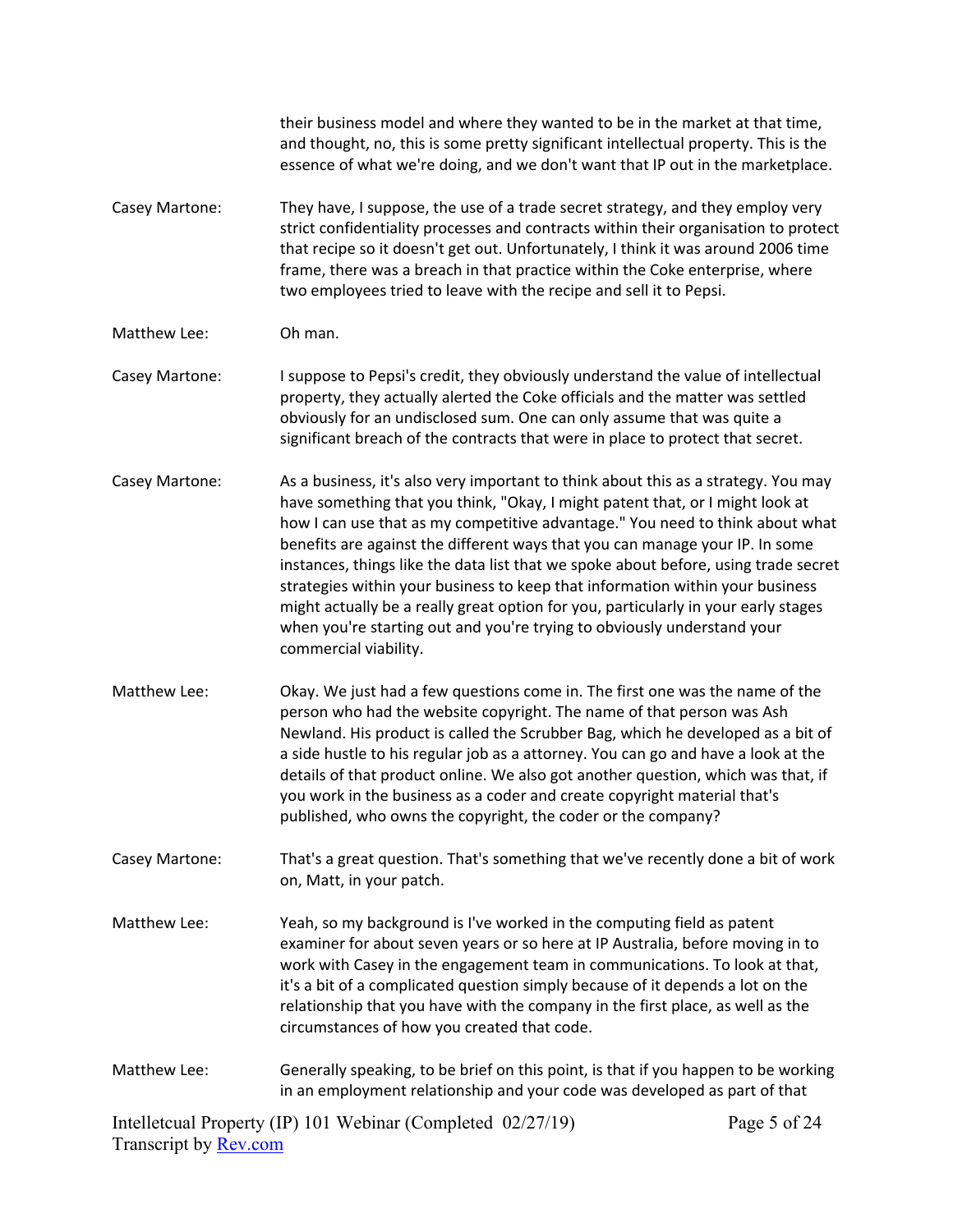employment relationship, then the IP sit with the company and they will be the owners of the copyright in that code. However, by default in Australia, if you don't have a written agreement which says otherwise, if you are an independent contractor and you do work on behalf of a contracting company, that if you haven't got an agreement which explicitly sets out ownership of the copyright, then you as the contractor will actually own the copyright in that software code by default as well. Matthew Lee: Again, there's a lot of different factors which may kind of play into this, but that is the simplest explanation I guess for those situations as well. Good questions though. Casey Martone: Yeah. Great questions. All right, let's continue and move a little to our next slide. Why register, and why not register? Matt, I mean, this is the question we always get while we're out and about. Matthew Lee: Absolutely. Look, the most obvious reason that you would want to get your intellectual property registered is from a protection standpoint. You have invested all the time, effort and resources to develop a new idea, take it to market and try and get some traction with it, and the last thing that you want is for somebody to come along and take that away from you, or for you to lose control over the thing that you've developed as well. There's plenty of other reasons why you might want to think about getting some protection onto your intellectual property, again, via the registered rights, or maybe even the unregistered rights too. Matthew Lee: For example, if you have some level of protection over your intellectual property, sometimes that can actually create more opportunities for you later down the track. If you want to collaborate with somebody else to work together on the project, bring somebody into your business or company, then you can more freely share your ideas by having that protection in place so that you don't need to worry about the worst situations where they decide to take your idea and run off with it themselves. Matthew Lee: On top of that, there are also other opportunities to create new revenue streams through things like licensing. If you have a piece of technology that another company might want to have a part of, but they don't want to necessarily have ownership or control over it, you can keep control as the owner of that intellectual property, license it out to them, and just receive royalties instead. All of a sudden you've turned a potential competitor into a partner, and you've also opened up that revenue stream in addition too. Matthew Lee: However, just don't think about, again, the registered intellectual property rights, there's also the other options of, whether you want to release it into the public domain, or opensource, and have other people use your intellectual property. I know that recently the Tesla company, Elon Musk, who's been in the news fairly frequently, has decided to release all of the patents that they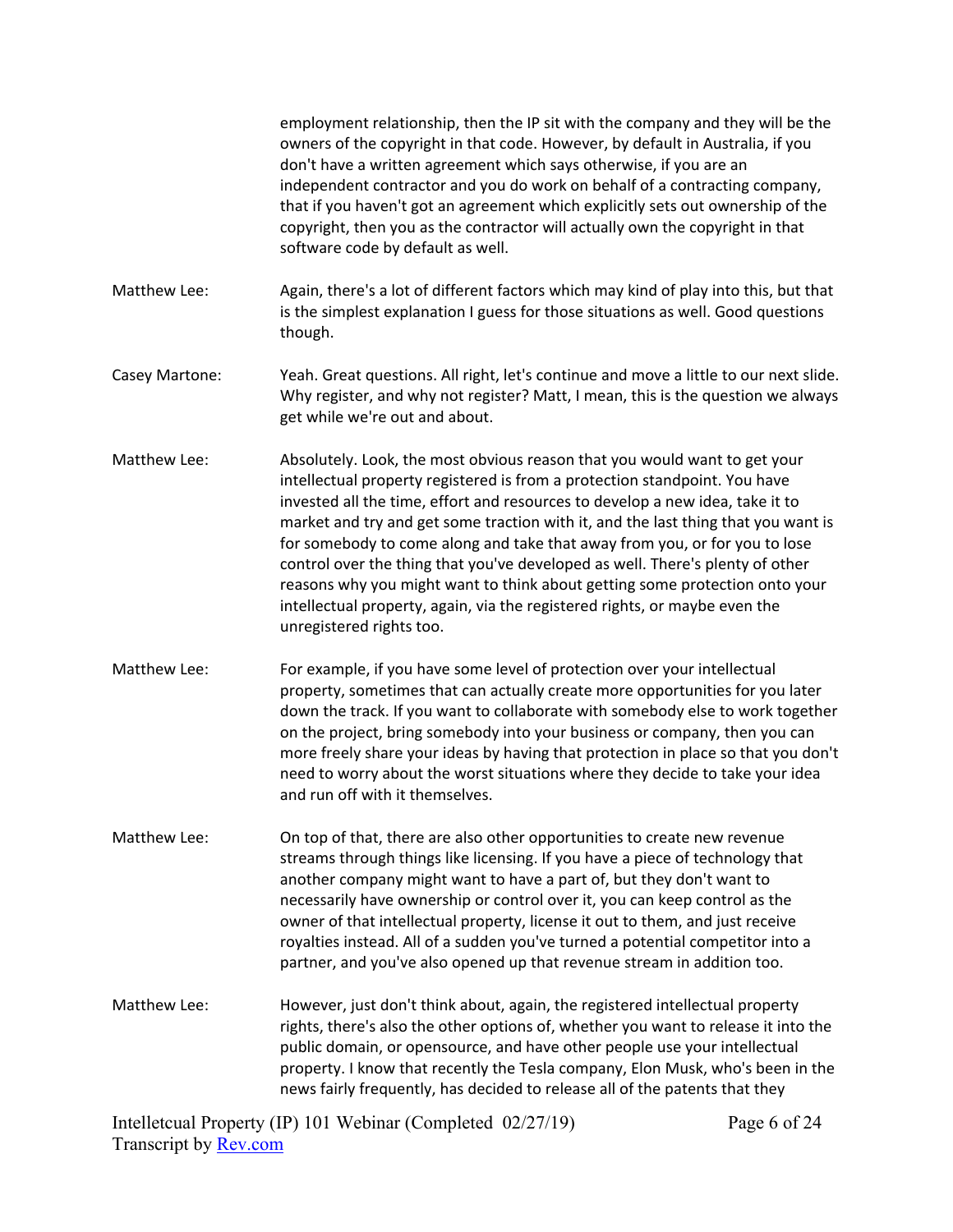happen to have on the Tesla electric car technology as well. There are some times intellectual property strategies which involve doing other things, rather than keeping your IP locked down. Ultimately they will be up to you and the kind of objectives that you want to achieve.

- Casey Martone: Okay. The next thing we're going to I suppose move onto is patents. I do want to just obviously let everyone know that's participating online today, we will do our best to obviously give you as much information as we can on each of the IP rights, but we can't really go into the depth of them. Patents, Matt, this is your forte. This is why you sit next to me in these sessions. What is a patent?
- Matthew Lee: All right. A patent, as we mentioned before with the Victa lawnmower example, deals with inventions. When we talk about inventions, there's actually a pretty broad definition. Most people think of inventions as somebody tinkering around in the backyard, in the shed somewhere, with smoke billowing out everywhere, and that's true. You can have physical products, apparatus', or other types of things which are regarded as inventions.
- Matthew Lee: However, inventions also cover methods and processes in Australia, as well as substances. For people working in the chemical engineering fields, for example, or pharmaceutical fields, if you come up with a substance, that in some circumstances can be regarded as a new invention.
- Matthew Lee: For those particular products and inventions, what a patent does, it'll give protection over the function and features of that product, processes, and again as I mentioned, methods and processes which can be the underlying basis of business services as well.
- Matthew Lee: The patent itself will give you a monopoly right, so you, as the owner, have control over that patent in terms of who sells it, manufactures it, and otherwise exploits it. The term of that protection will last for 20 years for what we call a standard patent, or eight years for an innovation patent.
- Matthew Lee: Now the difference between a standard patent and an innovation patent is that, generally speaking, an innovation patent is easier to obtain, as we have a lower bar of entry compared to a standard patent. In return, we give you a shorter term of eight years protection. If you want further protection, then maybe the standard patent is the way to go instead.
- Casey Martone: It's important to note too that at this time a lot of our small businesses who are really kind of discovering intellectual property for the first time, ask me the question, "So, 20 years around the world?" I suppose no. When we talk about patents in the context of what we're talking about today, we're talking about having a monopoly in Australia. IP Australia is only able to grant a patent within Australia. If you would like to seek a patent in other jurisdictions, such as maybe perhaps you'd like to export to the United States, you would obviously need to seek that same protection in the United States. There are mechanisms that this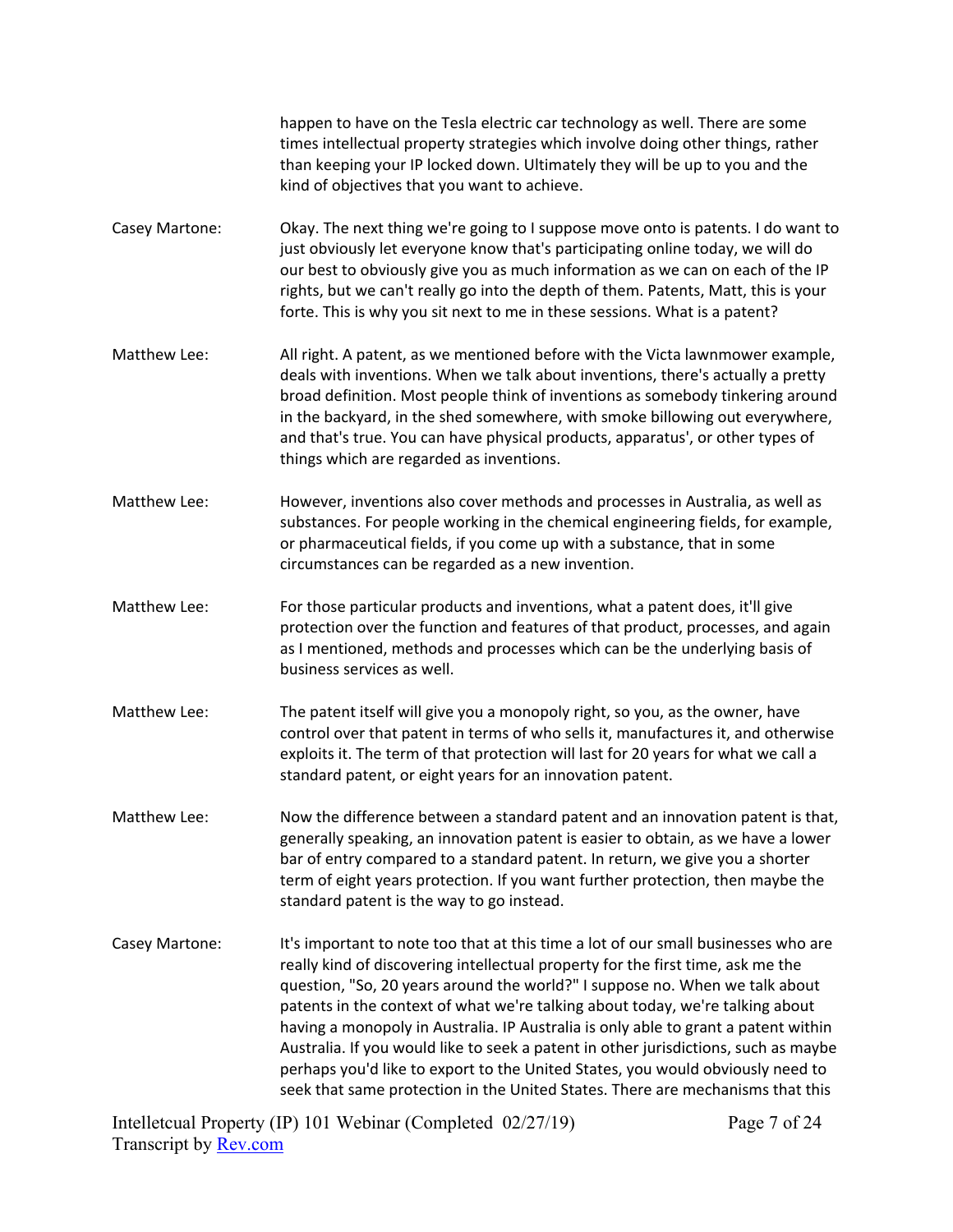office provides and some information on our website on how that might go about, but a really good patent attorney would be I suppose your best guide for that activity. Matthew Lee: That's a great point. I guess that also leads into this particular question as to, is patenting the right way to go? If you decide to go down this path, what are the costs going to be? One of the things that we want to encourage here at IP Australia isn't to say to everybody that, "Yes, you need to go out and get a patency note, because that's the way to go." Because in a lot of circumstances that's not going to be the correct strategy. Matthew Lee: One thing that you need to consider again is, what are the holistic costs that entering the patent is going to be? Filing, the fees for filing for a patent application are on our website, but you also need to consider whether you might need to seek legal advice or representation from a specific patent attorney, for example. If you get a patent attorney involved, then that's also going to increase the costs that you're going to face in either the drafting of the application, maybe even filing and prosecuting it further down the track too. Matthew Lee: Once you have your patent, also think about what you're going to do with it. Are you simply going to let it sit there, maybe use it for those licensing or collaboration opportunities I mentioned before? If you actually have to enforce it, what's that going to cost you too? Taking it through the court system is a costly exercise, and something that you might need to be prepared for. Matthew Lee: Similarly, if you also seek patents overseas, that's also going to cost you money as well. The more countries that you apply for, it's just going to multiply that cost out too. Matthew Lee: One strategy that we've heard from some applicants, for example, is to just pick your markets, and pick the markets which are most important to you and focus your efforts in there, so that you're not necessarily applying for protection unnecessarily in lots of smaller markets which aren't going to bother you too much as well. There's lots of factors at play. Matthew Lee: Again, we encourage you to go and have a good think about what you want to do, how you want to use your patent. Also think about the types of strategy that you want to employ for your business holistically, as well as seeking advice from professionals to give you the help that you need going forward. Casey Martone: One of the products that our team developed just over 12 months ago now is the engaging an attorney toolkit. If you are inventing something, you feel that there's something in what you're doing that could be patentable, I would strongly encourage you to be able to jump onto our website in our patent section, and look for the engaging an attorney toolkit. This will be a really great resource to ask you those questions of what you need to do and how you can prepare before you meet with a patent attorney, so that when you walk into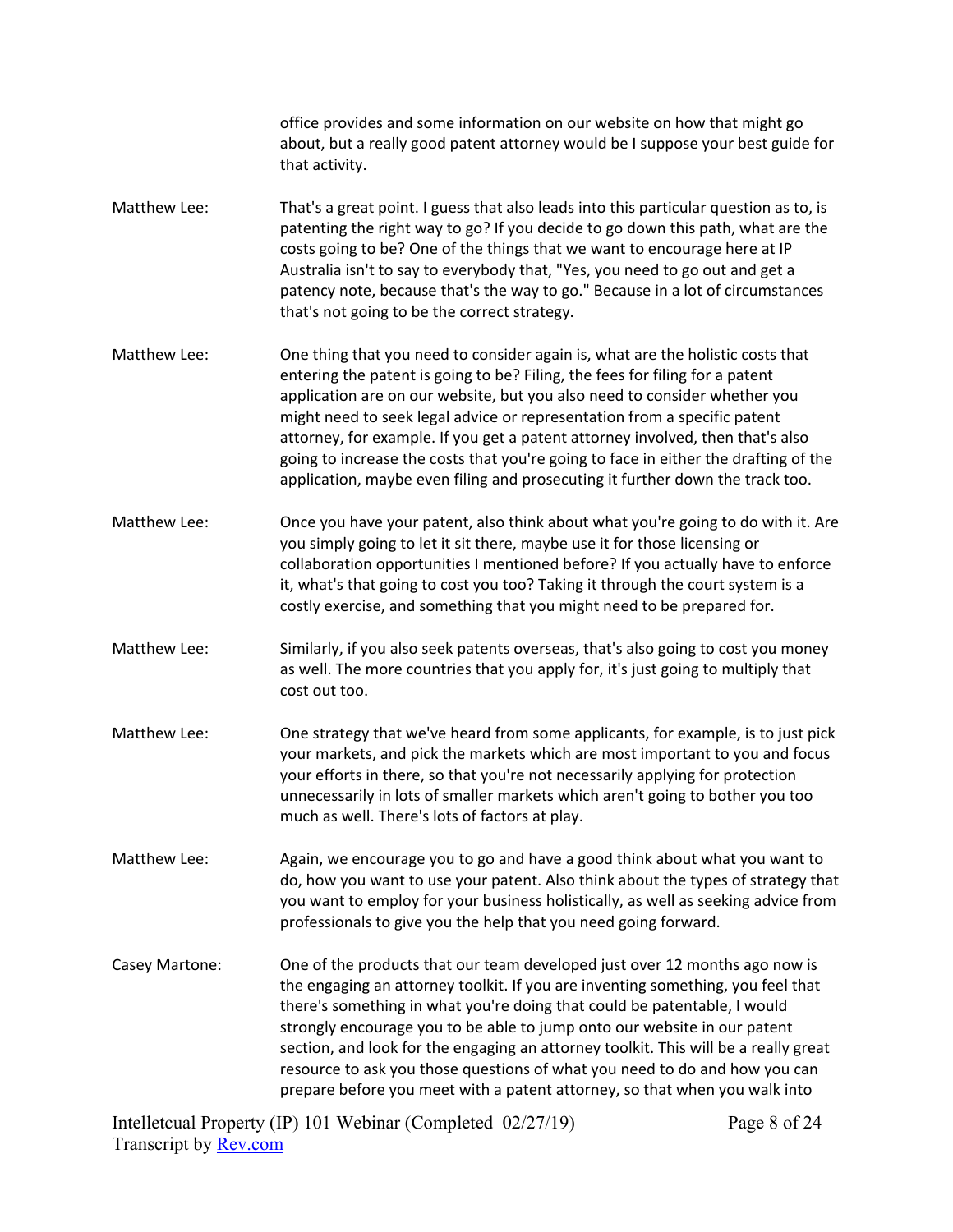that office and you're having a meeting, it's constructive, it's valuable, and you're prepared and can I suppose ask the right questions and really get value out of their time. They can also too, understand if you're a client they're able to support more easily.

- Matthew Lee: yeah, and one of the aspect of that particular toolkit was that that was developed in consultation with the patent attorney profession too. This is information that we have both agreed, as IP Australia and the patent attorney profession, to say that this is useful to you as potential applicants. It's not something that we are trying to go and, say take away business from that profession, because they do have a really important role to play in providing you the help that you need. In certain circumstances there are quite a lot of steps that you can take to prepare yourself for those interactions as well. Definitely encourage you to check that out.
- Matthew Lee: We do have a question which has come in, which saying that, if you have a patent and there's another company which has copied the business idea, do they just become, considered as a competitor in the market?
- Casey Martone: If there is no patent in place, yes, I think is probably the basic answer. No one I suppose has ownership over that intellectual property if we don't, if we're unable to ascertain if it could be protected by a patent or not. If it isn't protected, then I suppose it's one for anyone to look at and use and implement in the way that may drive a commercial benefit in that business?
- Matthew Lee: That's right. One of the rules of the patent system is that once something is out there and is publicly available, then someone can't subsequently come along at a later date and then apply for a patent themselves and lock it down. We only give patents to inventions which are new and inventive. That's for a standard patent. What we do is that we do have a look out there in the marketplace, look around the world to say, has somebody had this idea before and publicly disclosed information about it? Because you're already out there in the marketplace, this other competitor who comes along then can't claim themselves that they were the inventor of this particular idea, and then get a patent for it themselves because you have that publicly information available.
- Matthew Lee: The other thing to think about though, on the flip side, is that it's another really important consideration that before you enter into business and go and launch your product, is to do a search yourself to see whether there is a patent on the same technology out there that you really want to avoid. Because if it's enforced and affects your particular technology, then the last thing that you want to do is to find out that you're the subject yourself of an infringement lawsuit later on. Again, there's some tips in that engaging a patent attorney toolkit, which will tell you how you can do some basic searches yourself. Again, that could help you to save some headaches down the track.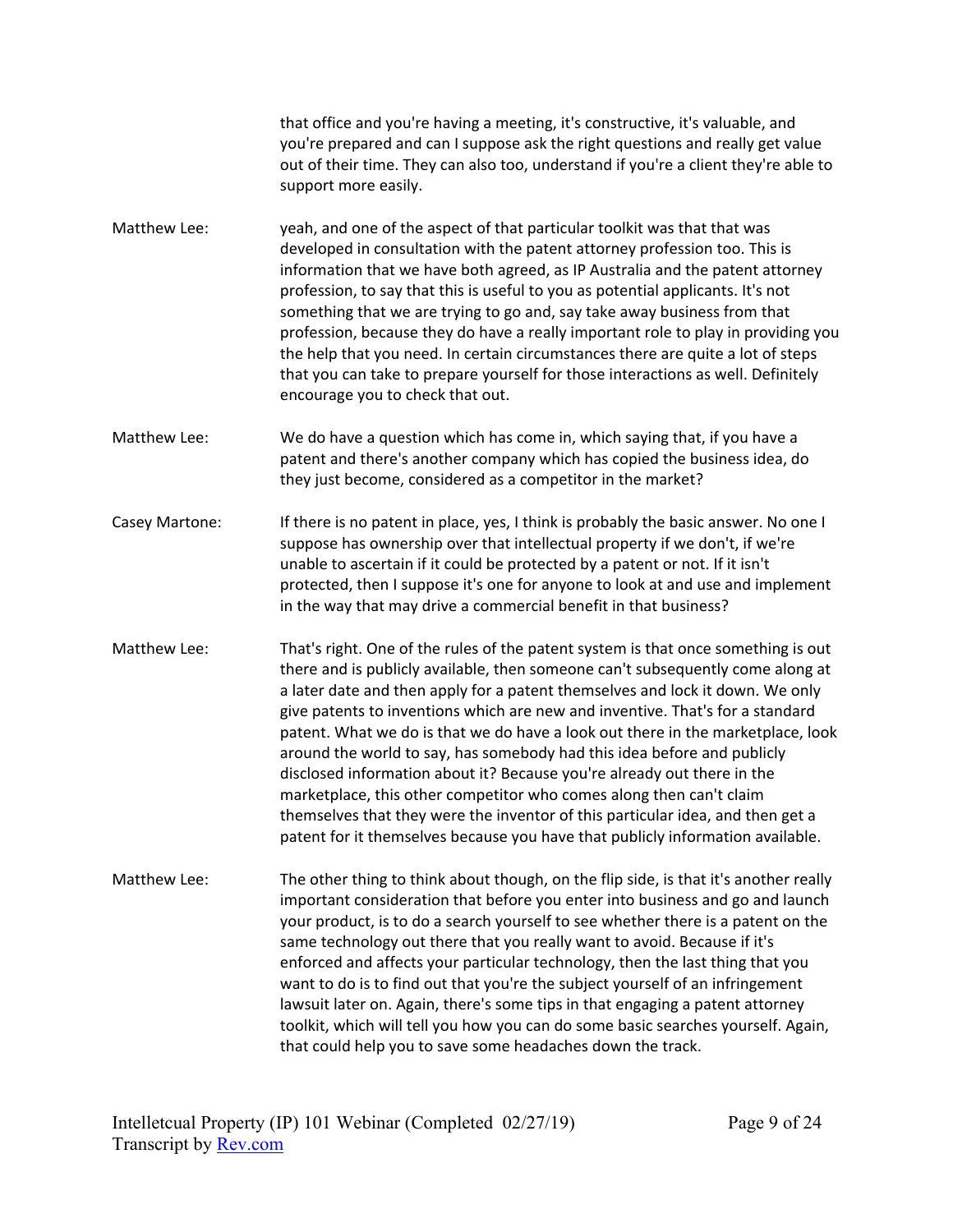- Casey Martone: All right. Talking about technologies, or things that were not patented, this is our favourite case study.
- Matthew Lee: Well favourite for unfortunately a bit of a sad reason. This is a power-board, which I think most people should have multiple devices of this type in their homes. Something which was developed quite awhile ago, I think it was in the '70s, by a gentleman called Frank Bannigan. He and his business partners were trying to solve a problem which is a fairly simple problem, if you think about it now, of connecting multiple devices to a single power source. They went to a workshop and developed this particular product, which is the Power-board that we see today.
- Matthew Lee: However, because they thought it was such a simple device, they made the decision not to get any patent protection for it. Everybody knows the rest of the stories, because there wasn't any level of protection on it, that there were many other copies which were brought to market by rival companies to basically sell their own versions of the power-board themselves. If Frank and his team had gone and sought the patent for it, then maybe it would be a different world that we live in today.
- Matthew Lee: The quote that you can see on screen is from him about the lost opportunity that he had because he didn't have that protection on there. Again, it's not necessarily about getting all the money flowing to you for a particular invention, but it's just about having that control over the future of the product by being able to obtain the patent as well. He would have had some semblance of control as to where that technology was going. In this particular case he does have regrets, which is a bit unfortunate, about that lost opportunity for developing what is now a ubiquitous invention as well.
- Casey Martone: Yeah. My, kind of the moral to the story is, please think about what it is you have and what could be the commercial viability.
- Matthew Lee: Even if it's a simple idea.
- Casey Martone: Yeah. This is a very simple idea, isn't it? Please, don't do a Frank. All right, so we're going to move across to trademarks now. Before we start, I just want to run a little bit of a poll with you all. I'm just going to launch poll there. If you wouldn't mind telling me, who here has a registered business name already? I'll just keep this open for a moment.
- Matthew Lee: Sure. While you're just thinking about that, and getting that information through to us, there's another just final question which has come through on patents. Again, keep your questions coming, they're great. I think it says, systems saying that, how long will it take to obtain a patent for a standards and innovation patents?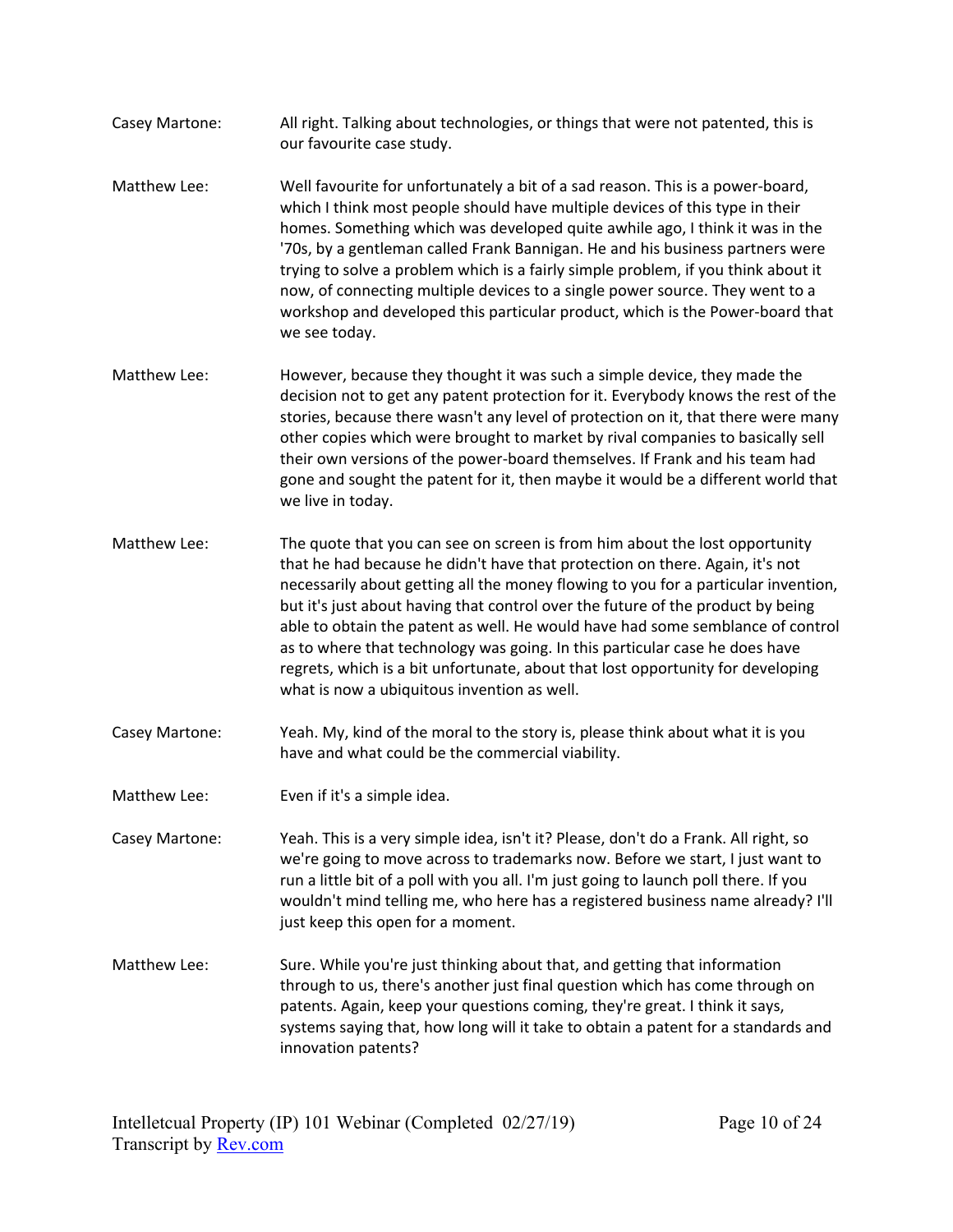- Matthew Lee: It'll take some time, and it varies depending on the technology because we have different numbers of applications coming in for different types of technology. We assign them to specialists who work in that field of technology as well to assess. Generally speaking, it can take anywhere between a year, two years, or three years in the extreme cases as well. I believe there's somewhere on our website which has the work fronts available to see.
- Matthew Lee: As a general statement, probably on average would say probably two years. Again, that could be faster or slower, depending on the particular workload that we have at the moment. That applies both to innovation patents and standard patents. Innovation patents have a slightly different system because you don't actually have to get them through the examination process to actually get the innovation patent in the first place. It's only by the time that you want to enforce it, such as taking somebody to court, or using it to resolve a dispute, that that's when you need to get it examined as well. Again, more details about the operation and the differences between both standard and innovation patents on our website.
- Casey Martone: Okay. We'll move along to trademarks now. We have seen that there's a few other questions that have popped in. We will do our best to answer those at the end of the session. All right, so I asked the question, who here has a registered business name? We've got about 65% of people who do and are about to register a business name, and about 35% of people who don't, so perhaps not ready for that yet or haven't really kind of given it that much thought at this time.
- Matthew Lee: That said, it's good to have you in here early, which is great.
- Casey Martone: Exactly. Let me teach you our wisdom. Trademarks, for those of you who is activating a business, who have a trading identity, I suppose a brand in the marketplace, trademarks is for you. Trademarks, it covers every business. Trademark at its fundamental is a sign used to distinguish the goods and services of one trader from those of another. Basically all that is saying to us is, I am company A, Matt you're company B. Company A is a sign that distinguishes my company. Company B is the sign that distinguishes Matt's company. You know, our consumers in the market will know what goods and services they get from me, and they'll know what goods and services they'll get from Matt.
- Casey Martone: As we see each day, we know that Coles and Woolworths are two companies that meet this particular criteria. Woolworths, you know what you expect when you walk into that store, versus Coles, when you walk into the Coles supermarket. The same with Aldi. They each have, I suppose the same goods and services, but you know what it is, what their brand is I suppose so well known in the marketplace with their consumer base.
- Casey Martone: In Australia, if you come to IP Australia and you select a trademark application, you'd obviously like to protect your brand. If it is I suppose accepted and it

Intelletcual Property (IP) 101 Webinar (Completed 02/27/19) Transcript by [Rev.com](https://www.rev.com/) Page 11 of 24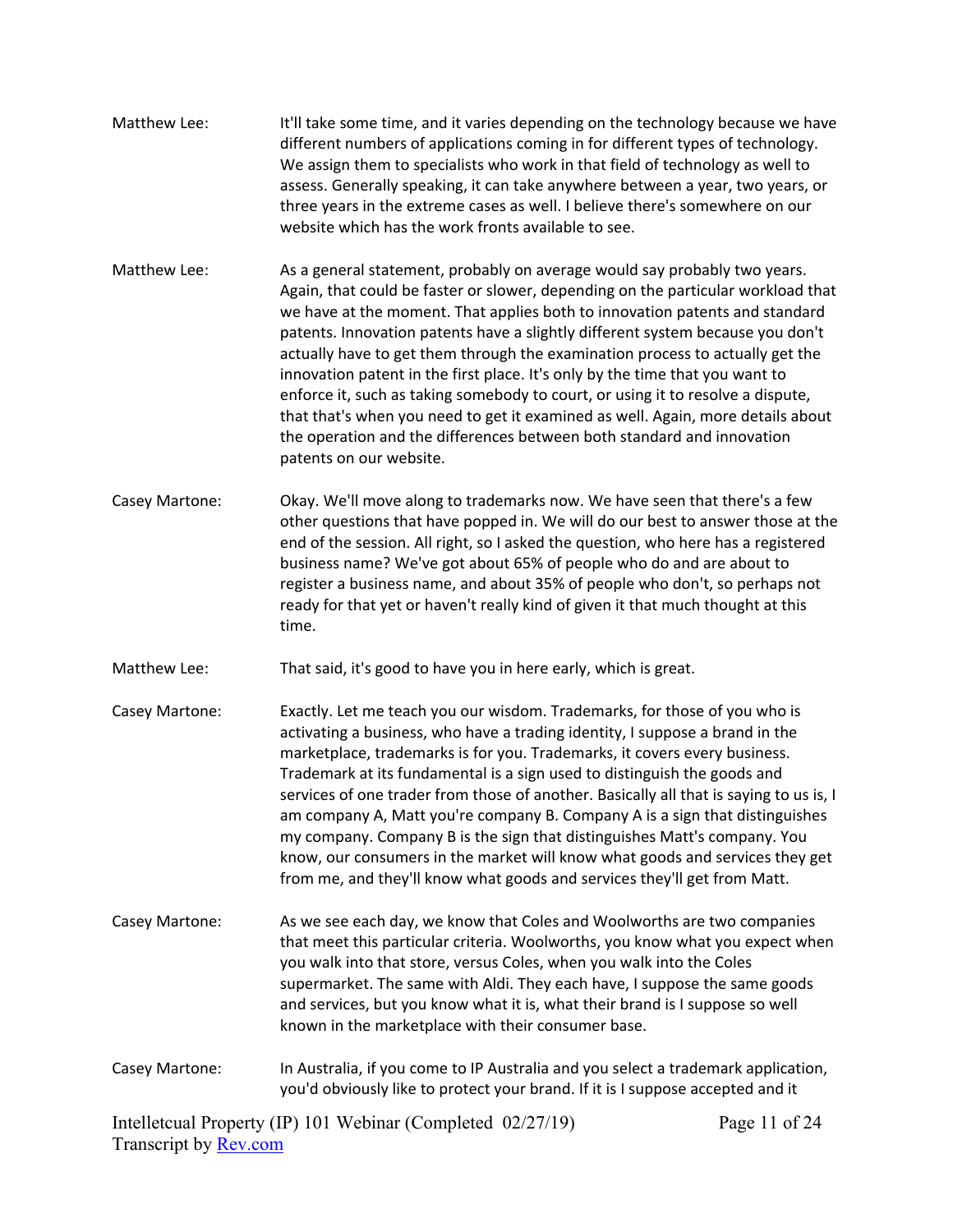|                | meets our examination processes, we will give you a 10 year registration on that<br>trademark. You'll own that brand and you will control that brand for 10 years.<br>The great thing about trademarks, unlike patents, is that you can renew that<br>brand indefinitely. Patents is a 20 year life cycle. Trademarks can go on as long<br>as the company and the brand is active, and as long as the company wants to<br>control that brand.                                                                                                                                                                                                                                                                                                                                                                                                                    |
|----------------|------------------------------------------------------------------------------------------------------------------------------------------------------------------------------------------------------------------------------------------------------------------------------------------------------------------------------------------------------------------------------------------------------------------------------------------------------------------------------------------------------------------------------------------------------------------------------------------------------------------------------------------------------------------------------------------------------------------------------------------------------------------------------------------------------------------------------------------------------------------|
| Matthew Lee:   | Now I see that there's a point there that you have about the R symbol as well.<br>What's that all about?                                                                                                                                                                                                                                                                                                                                                                                                                                                                                                                                                                                                                                                                                                                                                         |
| Casey Martone: | What we see a lot in the marketplace, and a lot of people don't know, is when<br>you see that little R with the circle, it means that the brand is actually<br>registered. It has come to IP Australia and has met the tests of the trademark<br>act, and it has been given a registration.                                                                                                                                                                                                                                                                                                                                                                                                                                                                                                                                                                      |
| Matthew Lee:   | If I haven't got a trademark, can I still use the R symbol? I mean, I've got a<br>trademark which I reckon is pretty snazzy.                                                                                                                                                                                                                                                                                                                                                                                                                                                                                                                                                                                                                                                                                                                                     |
| Casey Martone: | Please do not. It is an offence to use the R if you do not have a registered<br>trademark, if it hasn't made its way through the application process. However,<br>as you can see, up here the little TM in the circle, the way that you can<br>obviously tell people that you wish to claim trademark protection under<br>common law, is to use a little TM in a circle. Basically what that's stating to the<br>market is, "I have established this brand. I've established this identity, and I'm<br>claiming it as my trademark." It hasn't either yet gone through the registration<br>system, or maybe it doesn't quite make the full test of the registration system.<br>You can use a common law provision. Over time ongoing use will build that<br>value and that reputation, and it will become quite a valuable trademark,<br>however not registered. |
| Matthew Lee:   | I can more freely use the TM symbol wherever I wanted?                                                                                                                                                                                                                                                                                                                                                                                                                                                                                                                                                                                                                                                                                                                                                                                                           |
| Casey Martone: | Yeah. Absolutely.                                                                                                                                                                                                                                                                                                                                                                                                                                                                                                                                                                                                                                                                                                                                                                                                                                                |
| Matthew Lee:   | Great. My snazzy trademark, I'm going to TM it.                                                                                                                                                                                                                                                                                                                                                                                                                                                                                                                                                                                                                                                                                                                                                                                                                  |
| Casey Martone: | You're going to TM it.                                                                                                                                                                                                                                                                                                                                                                                                                                                                                                                                                                                                                                                                                                                                                                                                                                           |
| Matthew Lee:   | Excellent.                                                                                                                                                                                                                                                                                                                                                                                                                                                                                                                                                                                                                                                                                                                                                                                                                                                       |
| Casey Martone: | All righty. When we talk about trademarks, we talk about brands, they are<br>literally in our face every single day, and you probably don't realise. Then you<br>look at the two products that we've got on screen here. We've got Vegemite<br>and we've got Arnott's Choc Ripple Biscuits. Both of these brands have multiple<br>trademarks. We know that Vegemite is now owned by Bega, so there's two<br>trademarks in the Vegemite brand. Arnott's is a trademark. Choc Ripple is a                                                                                                                                                                                                                                                                                                                                                                          |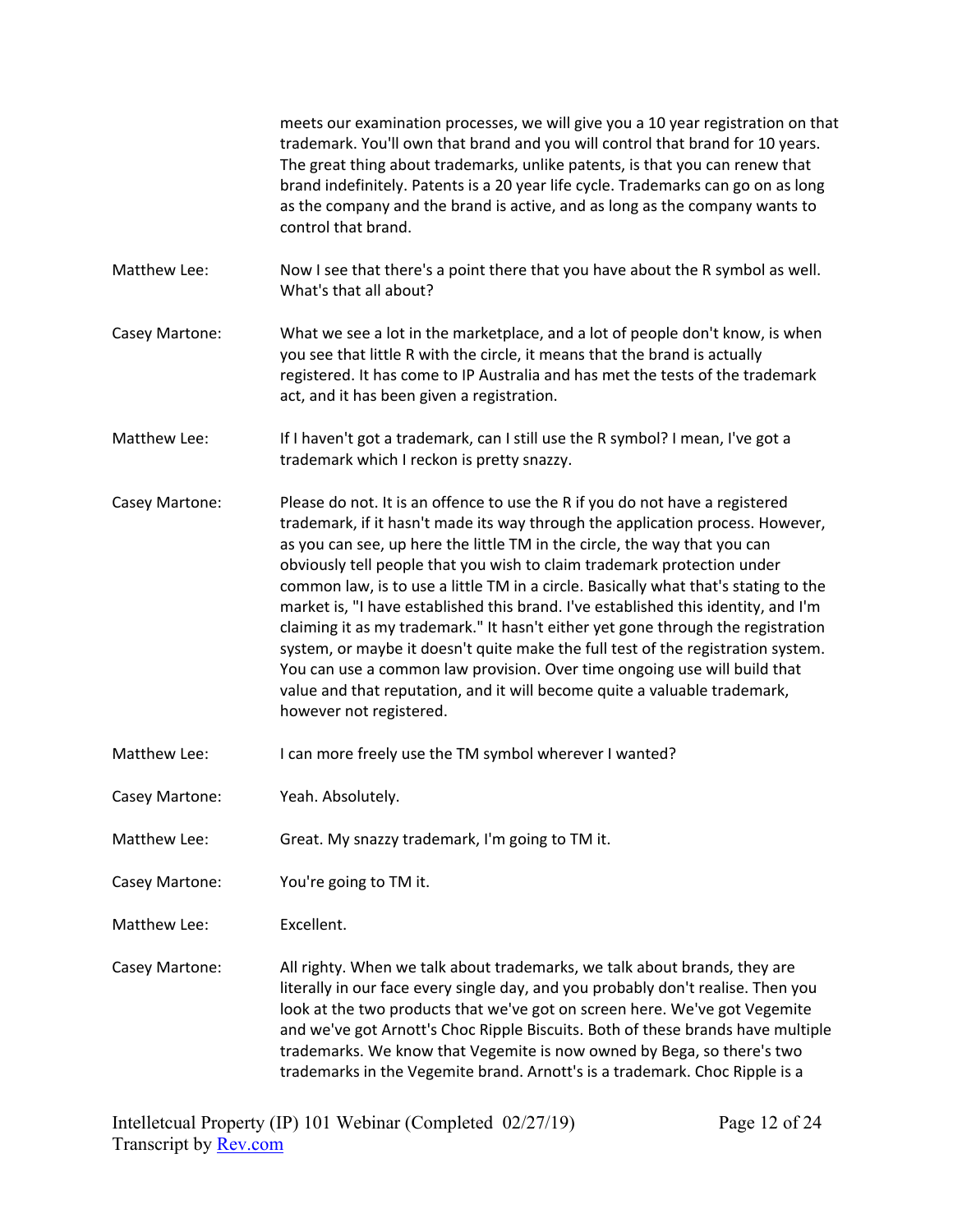|                | trademark. There are many different ways that brands apply and sub-brands<br>apply, and all of these can be protected by a trademark.                                                                                                                                                                                                                                                                                                                                                                                                                            |
|----------------|------------------------------------------------------------------------------------------------------------------------------------------------------------------------------------------------------------------------------------------------------------------------------------------------------------------------------------------------------------------------------------------------------------------------------------------------------------------------------------------------------------------------------------------------------------------|
| Casey Martone: | Basically again, what we were saying before is that it allows us to stop others<br>from copying. As we know in Australia, there's only one Arnott's Company, and<br>you will only see the Choc Ripple made by the Arnott's brand. There's many<br>versions of, I suppose a Vegemite-esque substance, but there is only one<br>Vegemite. Particularly if you're an Aussie, I think that's a given.                                                                                                                                                                |
| Matthew Lee:   | You mentioned that there's only one Arnott's. Now if let's say that my surname<br>was Arnott's as well, and I wanted to go into business, but I didn't really want to<br>do anything to do with Choc Ripple Biscuits. Maybe I want to go into a<br>completely different industry instead, like fashion for example, is that going to<br>be all right?                                                                                                                                                                                                            |
| Casey Martone: | It will be fine. What Arnott's have a trademark over is their brand is protected in<br>the food industry, the confectionery industry. They make a series of food<br>products, and they protect their brand in that marketplace. They don't have any<br>interest in fashion, and if you're a consumer and you're looking at an Arnott's<br>biscuit and an Arnott's dress, you wouldn't be confused that the source of those<br>goods is the same person. You'd be like, "Oh no, that's the Arnott's Fashion<br>Company and this is the Arnott's Biscuit Company." |
| Matthew Lee:   | Oh great.                                                                                                                                                                                                                                                                                                                                                                                                                                                                                                                                                        |
|                |                                                                                                                                                                                                                                                                                                                                                                                                                                                                                                                                                                  |
| Casey Martone: | We will talk about how we classify trademarks not too far from now.                                                                                                                                                                                                                                                                                                                                                                                                                                                                                              |
| Matthew Lee:   | Although I'm not sure if Arnott's has ever thought about the fashion industry,<br>because I know that my kid at the moment, just like when she's eating her<br>breakfast, definitely likes to wear her Vegemite all over herself anyway. Maybe<br>something for them to consider.                                                                                                                                                                                                                                                                                |
| Casey Martone: | A business name in Australia is required. You have to register a business name if<br>you want to conduct business. That's a regulatory requirement. What a business<br>name doesn't give you is any ownership over the use of that name in the<br>marketplace. If you were to look on the business name registration database<br>that's made available from the ABR website, you will see that you might find<br>very similar business names to your business name.                                                                                              |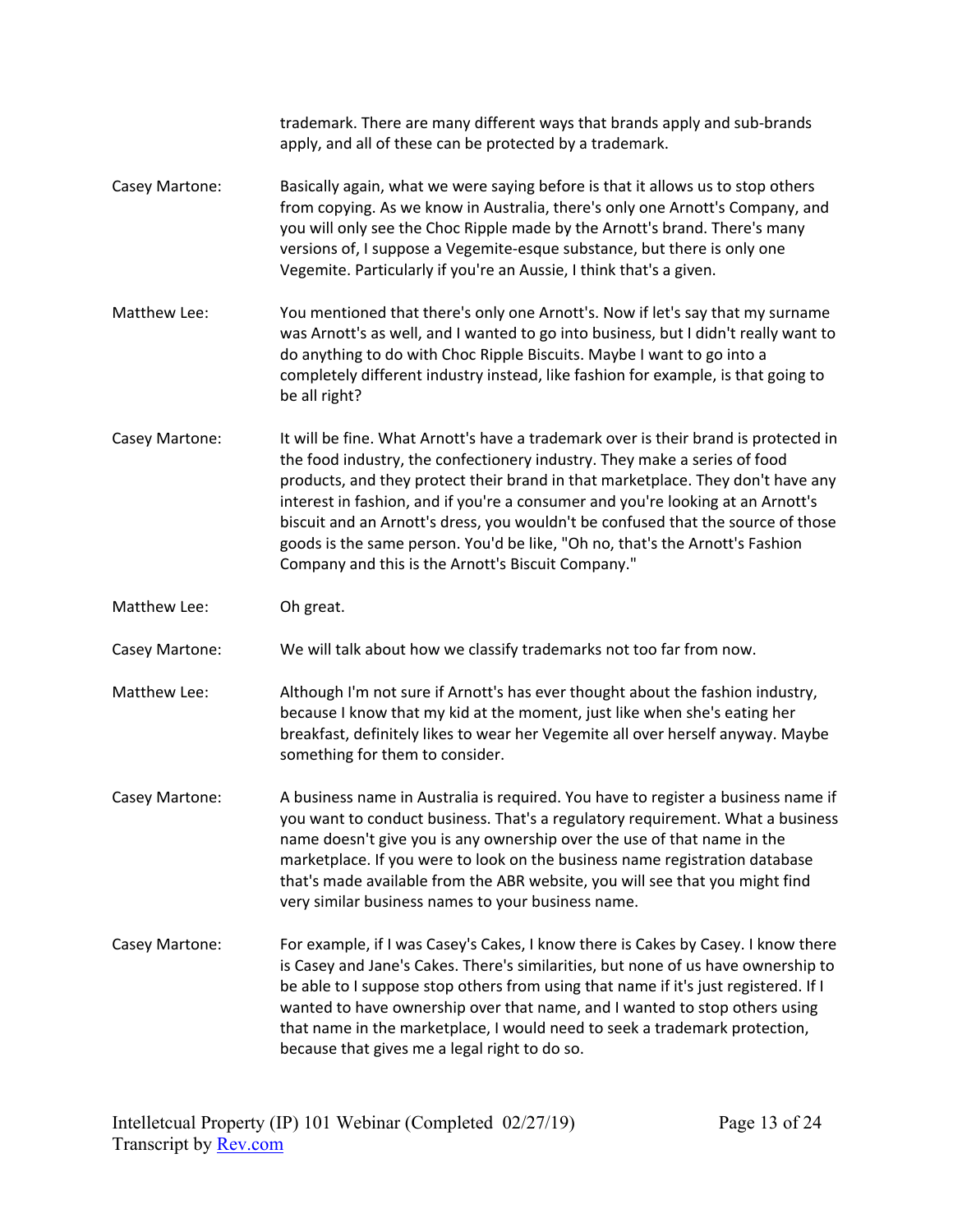| Casey Martone:        | On the screen what I've got for you is just kind of a bit of a summary of the<br>differences. As we can see in the Nestle example, Nestle has a company and a<br>business name as Nestle and Nestle Group. They also have a domain name as<br>Nestle.com.au. They have a trademark, Nestle, but they also have various other<br>trademarks that are i suppose in their trading identity, their product identity art<br>in the marketplace.                                                                                                                                                                                                                                                                                            |               |
|-----------------------|---------------------------------------------------------------------------------------------------------------------------------------------------------------------------------------------------------------------------------------------------------------------------------------------------------------------------------------------------------------------------------------------------------------------------------------------------------------------------------------------------------------------------------------------------------------------------------------------------------------------------------------------------------------------------------------------------------------------------------------|---------------|
| Casey Martone:        | Trademarks extends beyond a business name, and can be a variety of different<br>identities and brands within the company. It can also be the company name as<br>well.                                                                                                                                                                                                                                                                                                                                                                                                                                                                                                                                                                 |               |
| Casey Martone:        | If you are I suppose thinking about your business name and you're thinking<br>about your trademark identity or your brand exposure in the market, some<br>businesses do not have any of these aligned. You could be ABC Proprietary<br>Limited. Your business name might be Jumping Jacks, and your trademark might<br>be Jumping Jack's Happy Holidays. I'm making stuff up as I'm going along here.<br>There are different ways in which you can structure your business identity in<br>order to be able to position yourself and your trademark strategy.                                                                                                                                                                          |               |
| Casey Martone:        | I think we have got a question around our trade names. Can you read that one?                                                                                                                                                                                                                                                                                                                                                                                                                                                                                                                                                                                                                                                         |               |
| Matthew Lee:          | Yeah, so the question, or the comments just coming through is like, "We<br>thought trade names are not legal because registered trademark." I guess again,<br>what is the difference of those trademarks, registered trademarks compared to<br>that trade name as well?                                                                                                                                                                                                                                                                                                                                                                                                                                                               |               |
| Casey Martone:        | I suppose it comes down to a legal ownership and a right to stop others. A<br>trademark is the only way that you will be able to stop others using your<br>identity in the marketplace. A business name, I think they used to be called<br>trading names, was a regulatory requirement that the government asked, and<br>that was probably more to align the corporate ownership of that entity for, I<br>suppose any taxation purposes and the like. It's certainly nothing to do in the IP<br>space. We want to demonstrate there's a very clear difference between the<br>two. It's something many early stage businesses don't understand, and we don't<br>want them to get in a pickle like that lady on the Shark Tank episode. |               |
| Matthew Lee:          | Again, as Casey mentioned in her example about Casey's Cakes, is that the<br>trademark, the protection given to you by a trademark also extends to those<br>similar trademarks as well as anything that people might get confused about.<br>It's not necessarily only going to protect you for those things which are an exact<br>copy of your trading name. If you have your trademark for your trading name, it<br>will also cover any variants of it that people, again, might find similar by the<br>time that they're shopping around and looking for you out there in the<br>marketplace.                                                                                                                                       |               |
| Casey Martone:        | Let me tell you a story. Tale of two fat ducks. This is kind of a classic, I suppose<br>David and Goliath story, but it's also a really good example around the                                                                                                                                                                                                                                                                                                                                                                                                                                                                                                                                                                       |               |
| Transcript by Rev.com | Intelletcual Property (IP) 101 Webinar (Completed 02/27/19)                                                                                                                                                                                                                                                                                                                                                                                                                                                                                                                                                                                                                                                                           | Page 14 of 24 |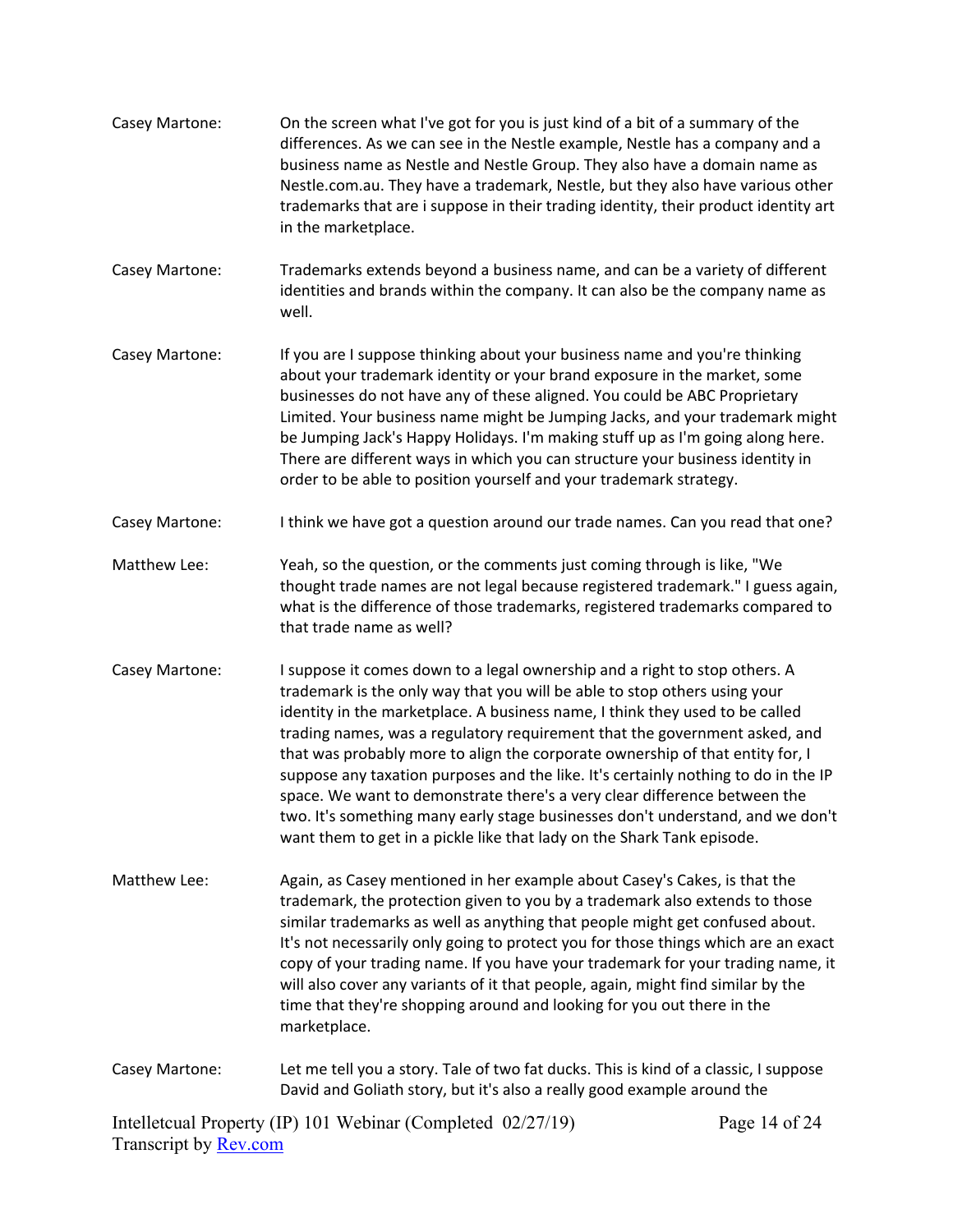similarities description that Matt was showing you there. Everyone knows Heston, he's the gentleman on the left, but what many people don't know is that Heston actually wasn't the first person in Australia to own the trademark Fat Duck. That was this lady over here on our right.

- Casey Martone: She created a café, I think it was in Northern Melbourne, with her business partner, and named it The Fat Duck Café. They registered their business name. They searched on the Australian Trademark Register to see if the Fact Duck was I suppose taken and owned by any other company, and it wasn't. They activated their business. They did their due diligence. They thought, you know, we're going to be a small time café in the North of Melbourne. This is okay for us. We're happy. We're comfortable. We're going to take our step forward and open. They've done a good job.
- Casey Martone: Unfortunately in this circumstance, probably around a six month period is overlapping these two instances, Heston, off the back of his Master Chef fame, brought The Fat Duck from the UK to the Australian market, and opened it at the Crown Casino in Melbourne.
- Casey Martone: Now because obviously Heston has quite substantial financial resources behind him, he obviously sought the IP lawyers to go out and make sure that he can obviously operate in the Australian market, and to get all these registrations and business compliance underway. In that process Heston's company has sought to secure the trademark for The Fat Duck, and they had success and that mark was registered to Heston's company.
- Casey Martone: What they I suppose then did is they sent a series of cease and desist letters around to people who they felt were infringing on Heston's registered IP. This lady here on the right, she and her business partner received a letter saying, "Please stop. You're using my registered trademark, and I need you to obviously not do that." They also sent letters to The Fat Duck, I think it was a pub in Sydney, and the Phat Duck, P-H-A-T, so a phonetic equivalent. They also had to change their brand.
- Casey Martone: What we can tell from this kind of case study is that we take a number of lessons. I do want to really kind of has home that Heston actually isn't a bad guy. It sounds like he is, however, he's just doing what every Australian IP owner has the right to do, and that is to stop others from copying or using their registered trademark.
- Matthew Lee: Again, I think there's one point to note as well, is that his team actually did a search of the trademark register to see beforehand, was there any business out there on the trademark register which had a registered trademark for The Fat Duck? Maybe it's the case that you can hypothesise that if they had registered the Fat Duck trademark and had it on the register, by the time that Heston did a search and said, "Oh, there is something on the register." He might have instead gone and said, "All right, somebody's got the trademark for the restaurant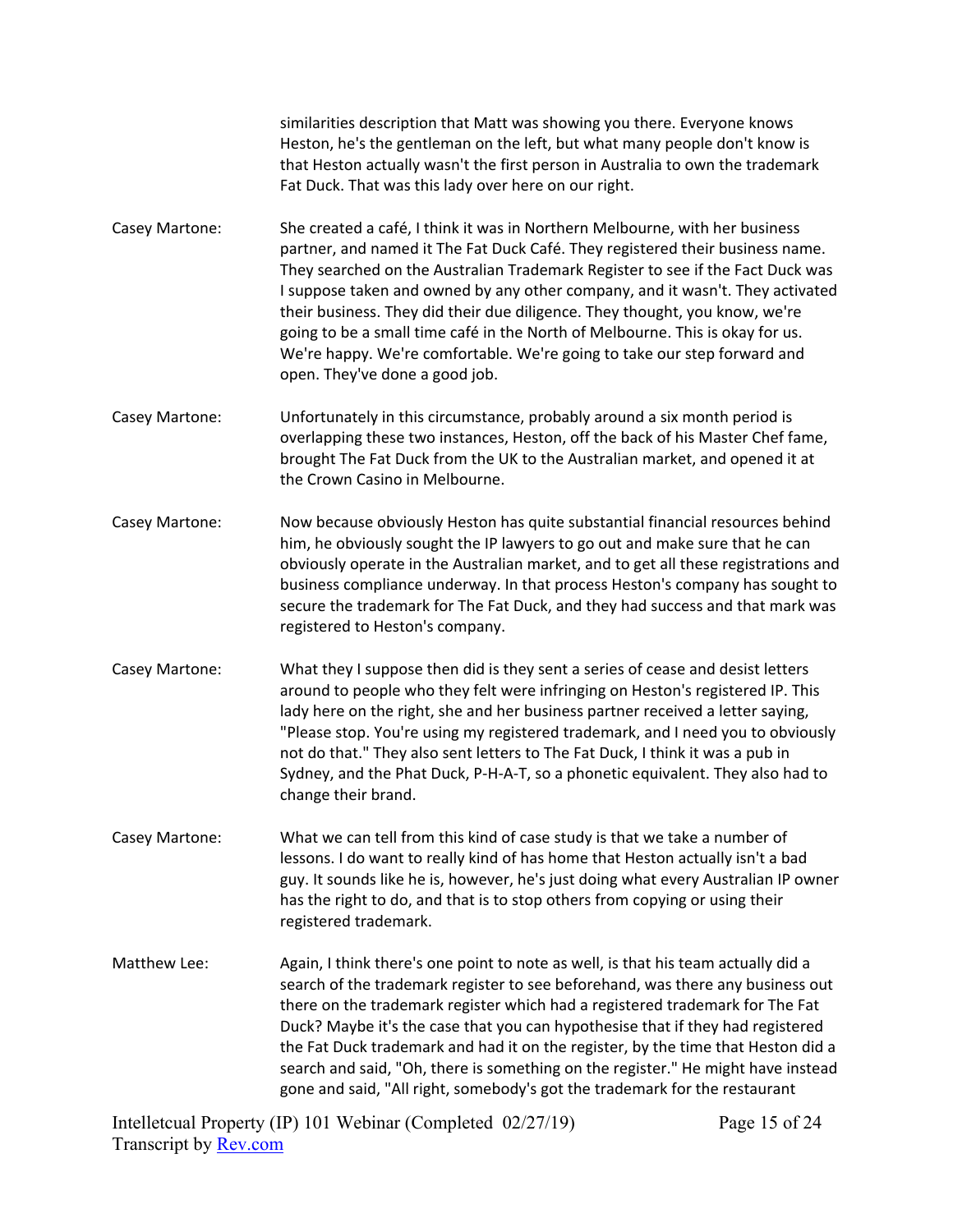business in Australia. I still really want to come to Australia. How about I pay you to take ownership, or maybe just have a license for The Fat Duck trademark?"

- Casey Martone: It gives you a seat at the table to negotiate when you own the IP.
- Matthew Lee: Yeah.
- Casey Martone: What we can detect, I suppose, is a bit of a cost/benefit analysis on this. Is that this lady obviously had to change the branding. She lost goodwill. There was uniform changeover, not to mention legal fees to seek advice about how she might navigate this situation.
- Casey Martone: We put a bit of a ballpark figure of at least \$10,000, possibly a lot more. We don't run commercial businesses. We wouldn't know the full cost that would be associated with that. Had she and her partner come through the system, it would have cost them about \$500 at the most to secure the IP right for The Fat Duck trademark. You know, sometimes it could probably act as an insurance, and as Matt said, and give you a seat at the table in that particular discussion.
- Matthew Lee: Now one thing also to kind of mention before we move on as well is that the ladies who ran The Fat Duck Café have some kind of rights under common law for what is otherwise known as a common law trademark. There is some recourse that they could have had to actually take on Heston and defend their territory.
- Matthew Lee: Common law trademarks have quite a few tricky hurdles to jump over to establish the fact that you have a trademark or not, such as saying, have you got a built up reputation and the like as well? It's much simpler to simply go and get your trademark registered, again, for a pretty small fee in the big picture of things. In that particular instance it could have changed the whole situation as well. In the end they didn't go down that path after getting some advice about it, and decided that the best thing that they could do is, rather than have that dispute with Heston, is to just change the name of their brand, which again, has those costs involved.

Casey Martone: Okay. Sorry.

Matthew Lee: Now I do know that there are quite a few questions coming in. We have seen those, as well as the questions before about patents as well. I do promise that we will get to those questions at the end of the session as well.

Casey Martone: What I want to do is I want to exit our slide deck just for a moment Matt, and I want to bring up our website. I'm just making sure that everyone can see that. I want to jump onto IPAustralia.gov.au. Many of you have probably already visited this site because you've come onto our site to get into this webinar.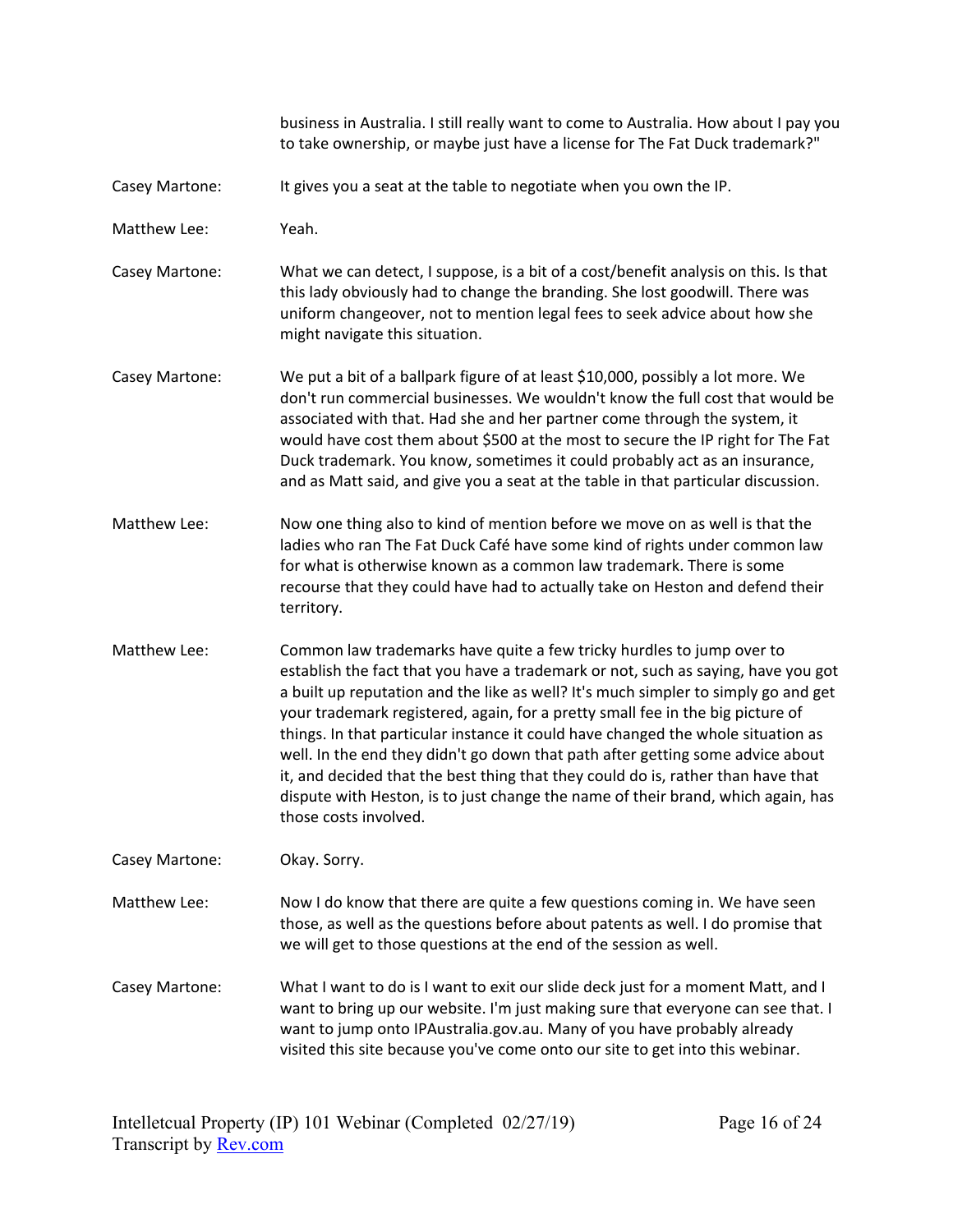Intelletcual Property (IP) 101 Webinar (Completed 02/27/19) Transcript by [Rev.com](https://www.rev.com/) Page 17 of 24 Casey Martone: If you're a business and you're thinking about, "Okay, I've got a brand. I think it's a pretty snazzy brand. I don't want others to be using it, or I want to check if others are using it." I just wanted to give you a few quick tips before we progress, on how we might do that. Unfortunately, we do not have time to go into the depth of it today, because we've got a bit more coverage. Casey Martone: I do want you to go into our search section here, and what you will see on our website is that we will have obviously our Upskill program will give you a little bit more of a step by step process. We also have the Australian Trademark Search System. What you'll be able to do is type in some search terms into that system and check what else is on the register. Casey Martone: Matt and I have been talking quite a lot today about what in marketplace, so what are these people doing and what are they requiring? You will just need to make sure that if you do find something that's the same or very similar to your trademark, have a look about what they are covered for. That will be in what we call the classes or classification section. You'll be able to see if it's food, if it's mechanics, if it's software, and make a bit of a decision about that. Casey Martone: We do have an upcoming webinar on trademarks, and we also have some content available on our previous webinar stage, if you would like to take a little bit more time to get familiar with trademarks in the next day or two. I definitely recommend that you jump into Upskill. It's a step by step process. It's five short modules, and most people that are going through this program are getting through the program within three to four days, and are coming out the other end I suppose a little bit more confident about how to apply for a trademark. Casey Martone: All right, we will jump back to our slide deck. Designs. Matthew Lee: No worries. Again, we'll try and, I'm just mindful of the time. Keep your questions coming. We'll definitely, if you stick around, get to answering those questions shortly. Casey Martone: We've only got four slides to get through. I promise. Matthew Lee: Okay. The design system, turning back to the Victa lawnmower as I mentioned before, looks at the visual aesthetic of a particular physical product. In that case they had a smooth curved engine block for the lawnmower. When we're talking about designs, we're talking about that particular type of thing. We're not really talking about blueprints and schematics, which some people kind of think about when they hear the word design instead. Instead it's really the kind of shape, or pattern, or limitation of that product instead. Matthew Lee: Now as you can imagine, this is going to be very useful to certain industries, such as the fashion industry. Also to other types of industrial products that you might not consider, such as simple things like toothbrushes and the shape of a toothbrush, or even the pattern that you might find on a tire tread as well.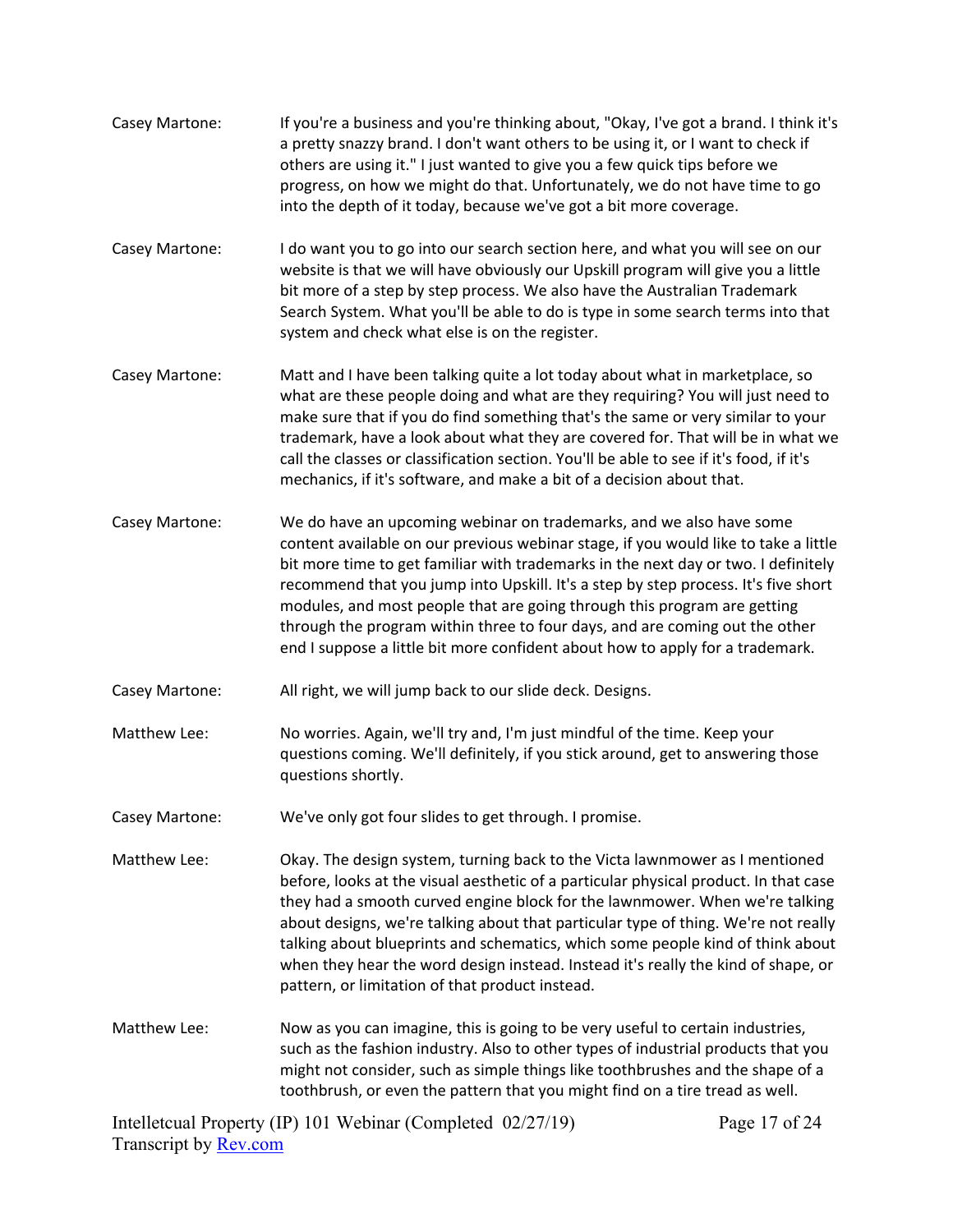Anything with that unique aesthetic look is possibly going to be eligible for design protection.

- Matthew Lee: Again, something to think about too is that if it's got some kind of functional aspect, that might fall into the patent category instead, which is looking at inventions. If it's really just there so that it looks a certain way, then design might be the way to go.
- Matthew Lee: Registration lasts for five years, and then you can also renew it up to a maximum 10 year period too. One thing that's really important about the design system, which is a bit unique to the design system in Australia, is that you have to be careful about what information that you publish and release publicly about your design. Because we have a very strict rule that if you happen to exhibit your design, or publish it somewhere that people can see it, then it'll actually prevent you from getting registration for that design later down the track.
- Matthew Lee: If you happen to work in those industries, or maybe you're a student who wants to exhibit your designs somewhere, think about whether you want to put in an application for your design before you go and release it publicly. Because unfortunately, there's also no exceptions to this as well. You can't come to us later and say, "Oh, I didn't know about it." Or, "I really wanted to just put in my application the next day." If that design has been published, unfortunately we draw a line in the sand and say, "Sorry, you can't apply for design protection on that thing that you publicly demonstrated after that particular date."
- Casey Martone: Again, we do have a very in depth webinar on designs. If you are a designer and you're working in a product development space, we strongly encourage you to join us on that. We do have qualified design examiners who come and host that session, and you can ask a lot of in depth questions about designs and get really familiar with the process so that you're informed and aware about how you might approach that.
- Matthew Lee: Okay. One example that we have left as a registered design is the KeepCup, which again is an Australian invention. With such a big movement away from disposable plastics and disposable materials, KeepCups were a great product which came into the market to say to coffee drinkers, and other people who drink beverages, "Here's a product that you can reuse multiple times." Not only does it have functional aspects, and yes, the KeepCup company did actually go and apply for patents for the innovations that they came up with in regards to this product. Also, spent some time to give it that unique look and feel. Because they came up with that unique design of the way that the KeepCup looks, they were also able to secure design protection for that as well. Again, you can see the quote from Abigail from KeepCup about that aspect.
- Casey Martone: Yeah. Their whole brand premise with KeepCup is about the functionality and the aesthetic. I suppose they can obviously protect their brand not only with the

Intelletcual Property (IP) 101 Webinar (Completed 02/27/19) Transcript by [Rev.com](https://www.rev.com/)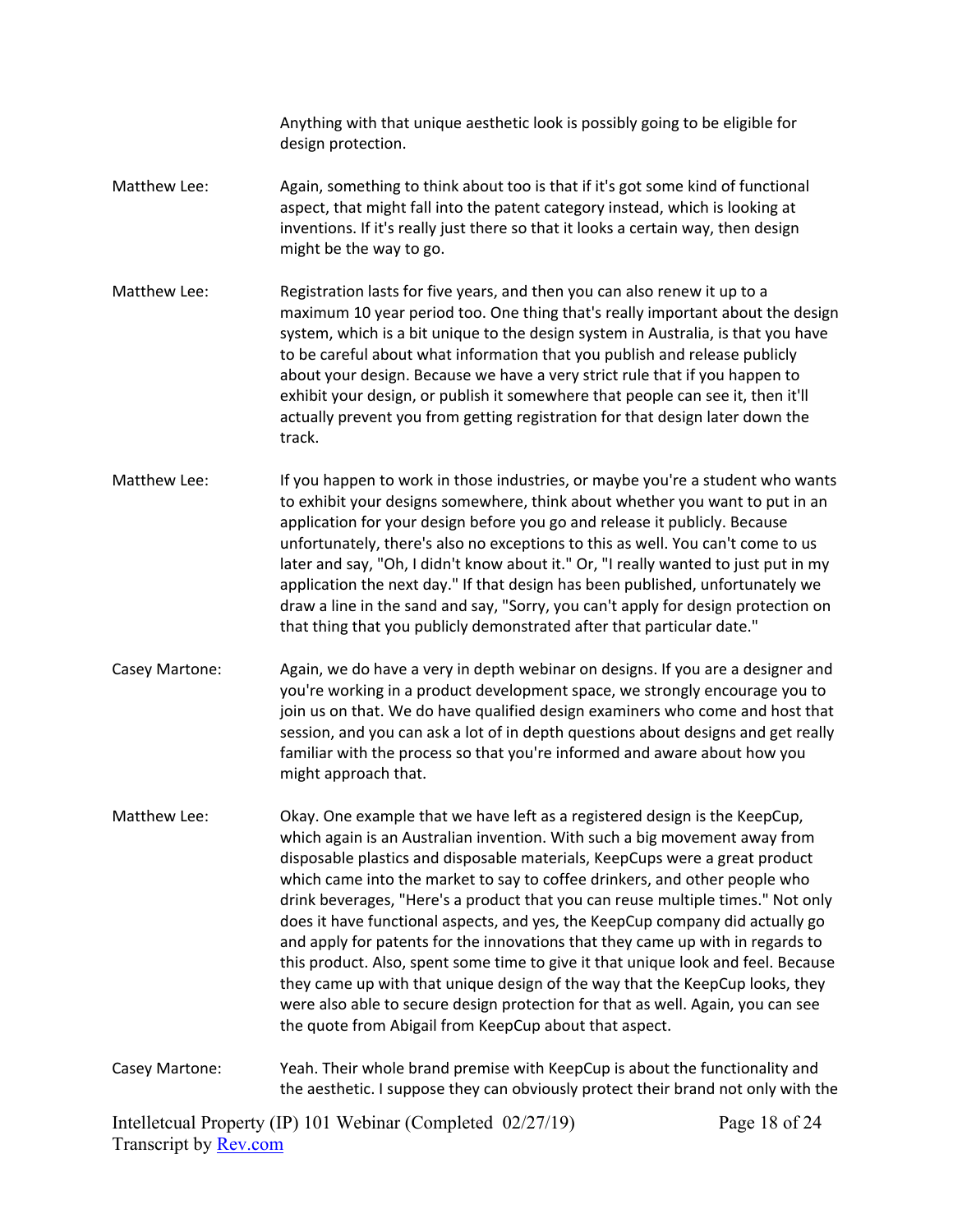|                              | trademark, but that visual appearance. Like when you see the KeepCup, it's a<br>KeepCup, everyone knows that. You just, the essence of what they're trying to<br>do and how they're positioning their product as a whole, they've wrapped a<br>really great boundary around that product with design rights, trademarks and<br>patents to make sure that that unique aspect, their competitive advantage,<br>what makes them popular, is kept within their company.                                            |               |
|------------------------------|----------------------------------------------------------------------------------------------------------------------------------------------------------------------------------------------------------------------------------------------------------------------------------------------------------------------------------------------------------------------------------------------------------------------------------------------------------------------------------------------------------------|---------------|
| Matthew Lee:                 | Yup. Absolutely. I think Francis has said this, does it apply for packaging?<br>Absolutely.                                                                                                                                                                                                                                                                                                                                                                                                                    |               |
| Casey Martone:               | It does.                                                                                                                                                                                                                                                                                                                                                                                                                                                                                                       |               |
| Matthew Lee:                 | That's part of your product and it can apply to that aspect of your product as<br>well.                                                                                                                                                                                                                                                                                                                                                                                                                        |               |
| Casey Martone:               | The last slide we want to cover, and we are going to spend just a short minute<br>on it, is plant breeder's rights. The reason that we don't go too far into plant<br>breeder's rights is that it's a very specific IP right. People who are in the<br>horticultural industry generally speaking have access to qualified professionals<br>to support applications.                                                                                                                                            |               |
| Casey Martone:               | Just briefly. Kind of like an invention, if you come up with a new plant variety,<br>you are able to come to IP Australia and seek an ownership over that for 25<br>years. It provides an exclusive right for you to grow, sell and export that, so you<br>have control over that plant variety and you can make money through royalties<br>or direct sales. It covers a variety of GM plants, trees, flowers, fruit, grape<br>varieties as well. It's quite used I suppose in the wine industry as well.      |               |
| Casey Martone:               | Okay, that's I suppose the summary of what we've got for you today. Just some<br>resources for you that we'll send out. We'll have some handouts attached to<br>this session. Those handouts will be I suppose attached to an email following.<br>We strongly encourage you, if you are thinking about it, let's start with Upskill.<br>Let's use the attorney's toolkit that we've developed. These will all be available<br>via email.                                                                       |               |
| Casey Martone:               | If you have any further questions, you want to learn further with Matt or myself<br>or any of our team here, I strongly encourage you to subscribe to some of our<br>upcoming webinars. For those of you who need to obviously get off and have a<br>lunch break, we wish you all the best for the rest of your day. We'll stay on the<br>line for another 10 minutes just to answer any questions that come through,<br>and to catch up on some of the questions that we weren't able to get out of<br>today. |               |
| Casey Martone:               | All right, so Matt, let's look at some of these questions.                                                                                                                                                                                                                                                                                                                                                                                                                                                     |               |
| Matthew Lee:                 | All right, so one of the questions that we received on patents before was about,<br>how can you actually check if there's patents out there that you might be                                                                                                                                                                                                                                                                                                                                                  |               |
| Transcript by <b>Rev.com</b> | Intelletcual Property (IP) 101 Webinar (Completed 02/27/19)                                                                                                                                                                                                                                                                                                                                                                                                                                                    | Page 19 of 24 |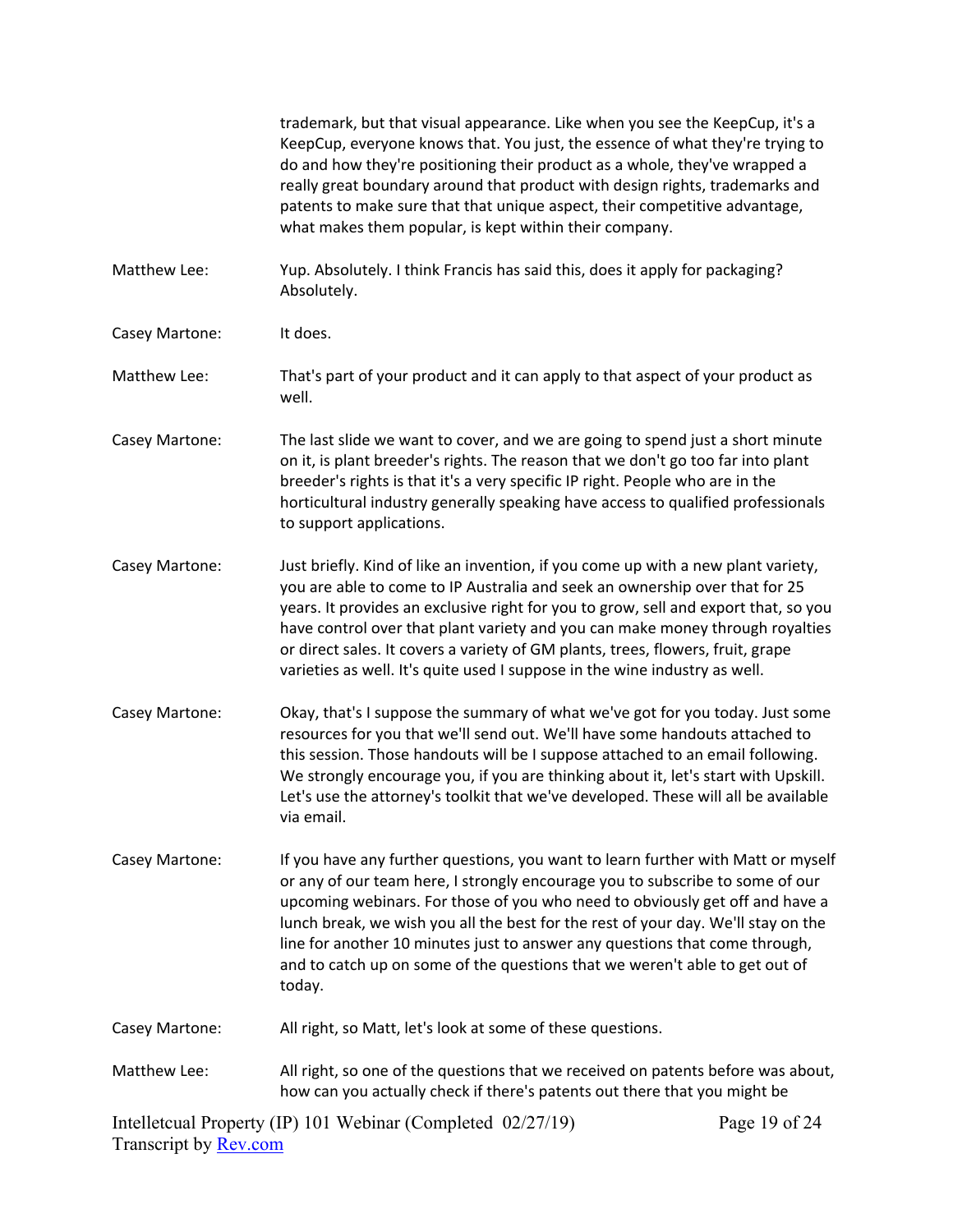|              | infringing upon? That's actually quite handy for us, because the next slide that<br>we have available here is for the resource that we have for searching the patent<br>database. This is a product called AusPat, which again is accessible via the IP<br>Australia website. This is a search function similar to the trademark search that<br>Casey showed you before, where you can look for patents in Australia that are<br>registered, as well as maybe expired or pending, to see what is out there in the<br>marketplace.                                                                                                                                                                                                                         |  |
|--------------|-----------------------------------------------------------------------------------------------------------------------------------------------------------------------------------------------------------------------------------------------------------------------------------------------------------------------------------------------------------------------------------------------------------------------------------------------------------------------------------------------------------------------------------------------------------------------------------------------------------------------------------------------------------------------------------------------------------------------------------------------------------|--|
| Matthew Lee: | There's also other resources available, such as Google Patents is a very<br>commonly used one as well. It looks exactly like Google, but instead searches<br>the patents database for lots of countries worldwide. I think including Australia<br>now, as well as the US, which is a big market for many people, and shows you<br>what is out there for your technology. If you can have a go at those, that's a<br>good starting point.                                                                                                                                                                                                                                                                                                                  |  |
| Matthew Lee: | Again, in our engaging an attorney toolkit, which you can find under the patents<br>section of our website, that will take you to a short tutorial, as well as the links<br>to all of these tools to be able to search for those patents out there.                                                                                                                                                                                                                                                                                                                                                                                                                                                                                                       |  |
| Matthew Lee: | Now there's also another question about, business ideas can be patented? Yes,<br>in certain circumstances. If you have an idea which involves some kind of<br>technical process. For example, it's something that allows you to use machinery<br>in a more efficient manner, or maybe a computer is storing data more<br>efficiently, or something along those lines. Then absolutely those business ideas<br>translated into those inventions can be protected as well.                                                                                                                                                                                                                                                                                  |  |
| Matthew Lee: | However, pure business schemes and methods generally aren't going to be able<br>to be protected via a patent because of a rule that we have in the patents world<br>called manner of manufacture. Now it's a very complicated rule, which I'm<br>definitely not going to go into the detail of now because you can spend an<br>entire session talking about it. I encourage you to join us for our next patents<br>webinar session where we'll go into that particular rule and the operation of it.<br>If you have an idea, which again, is realised in some kind of form of invention,<br>which may be as simple as a method and process which has those technical<br>characteristics, then yes, you can obtain a patent for it in those circumstances. |  |
| Matthew Lee: | Now finally there's also some more questions on, can you apply for an<br>innovation patent in place while applying for a standard patent? There is a rule<br>against double patenting. However, again, if you have particular strategies<br>which involve getting an innovation patent in the first place, or something in<br>place, one thing that I would consider for you to look at is the rules around<br>what's called a provisional patent.                                                                                                                                                                                                                                                                                                        |  |
| Matthew Lee: | A provisional patent is generally the first step in both innovation and standard<br>patents. When you apply for a provisional patent, it's almost like a marker. It<br>doesn't give you any rights by itself, but it just sets a date for you where you say,<br>"I'm going to reserve my spot in the cue." When you put in the provisional                                                                                                                                                                                                                                                                                                                                                                                                                |  |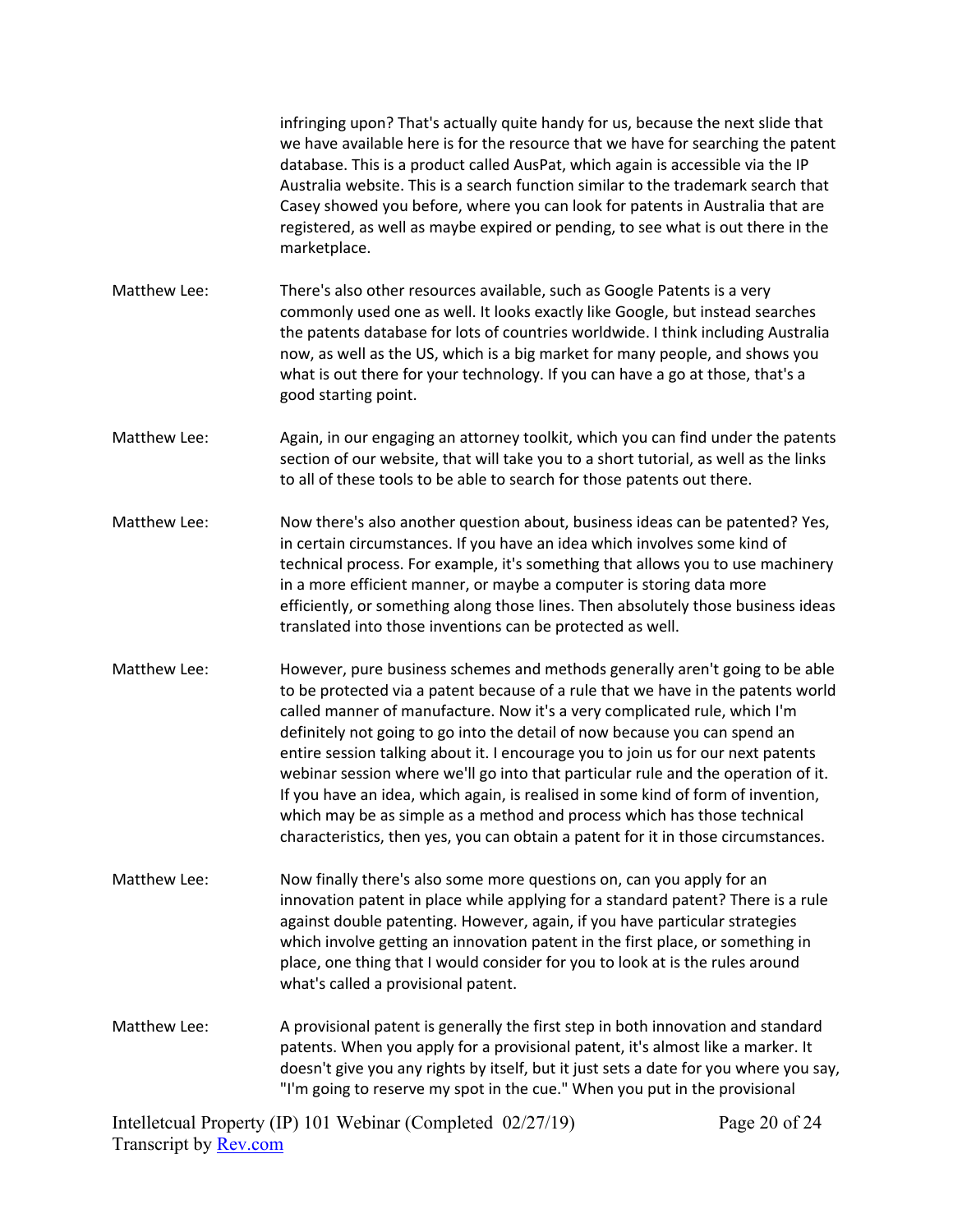patent, you get a date which is called a priority date. You have from that point, 12 months to decide what kind of patent filings that you want to make off the back of that as well for the same invention.

- Matthew Lee: If you decide to go down the innovation patent route, you can file for an innovation patent after that 12 month period, and we'll actually back date the priority date to that original date that you filed the provisional patent, to be able to say, "Okay, is your invention new?" We assess it against that priority date that you established. Again, without going into too much technical detail, something that we cover in much more depth in our patents webinar as well, so that you can explore some of the options about your patent filing strategy.
- Matthew Lee: Then finally, lastly on patents, and there are other questions on trademarks and designs. If an idea is already out in the world with a company overseas, can an Australian company patent a similar trademark in Australia?

Casey Martone: That's a great question. We get that quite a lot.

- Matthew Lee: As I mentioned before, one of the things that we look for is to see whether your invention is new by the time that you file a patent, or this other company files for a patent instead in Australia. That's search for whether your idea is new actually goes worldwide. If somebody in the United States, for example, has got a business idea and it hasn't quite made it to Australia, somebody then can't patent that idea in Australia because the idea isn't new. Because we'll do a search, we'd say, "Oh, it exists in the United States already." Because that information is publicly available, therefore by the time you apply for your patent later on in Australia, we say, "No, you can't do that because your idea isn't new."
- Matthew Lee: That said, it doesn't stop you from being able to conduct business in Australia. Because of the fact that, say that if the patent exists only in the United States, that protection only covers the United States. You wouldn't be able to internet market without negotiating with the patent holder, but if they don't have patent protection here in Australia, then it's basically open for business. You're able to take that technology and apply it here in the Australian marketplace as well. Always a good idea to check via AusPat, Google Patents, and some of those other databases too.
- Casey Martone: Yeah. Certainly seeking advice from an attorney is absolutely recommended in the patent space. One thing that you want to be mindful of is that company may be using the United States market as their kind of starting point, and may leverage that patent and make the extension through the international system to other jurisdictions. If it's very early in the activities, certainly understand and consider what they might like to do with that patent and if Australia would be a place that they would consider that protection.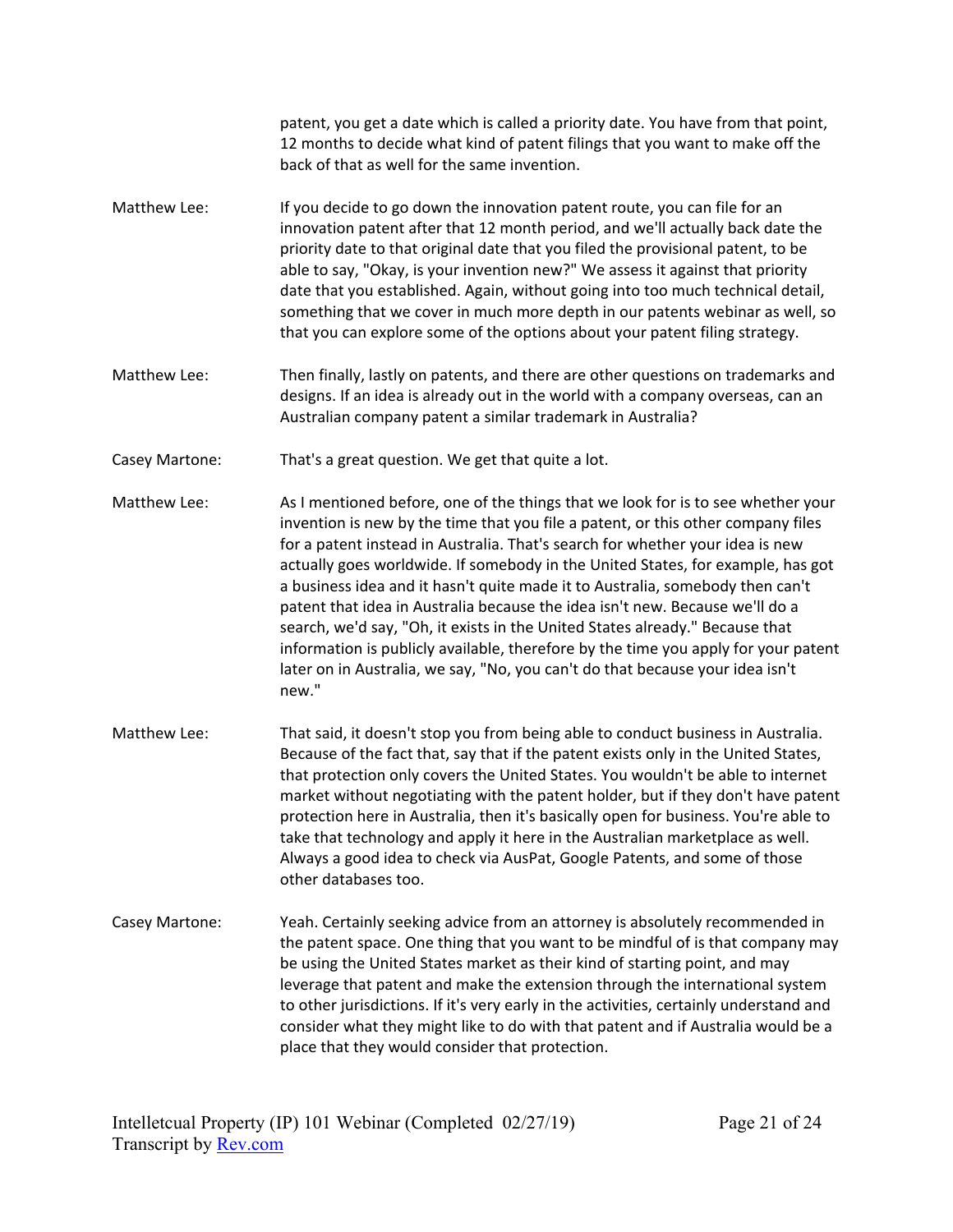| Matthew Lee:   | Okay, so quite a few questions on trademarks. I'm going to throw it to you<br>Casey.                                                                                                                                                                                                                                                                                                                                                                                                                                                                                                                                      |               |
|----------------|---------------------------------------------------------------------------------------------------------------------------------------------------------------------------------------------------------------------------------------------------------------------------------------------------------------------------------------------------------------------------------------------------------------------------------------------------------------------------------------------------------------------------------------------------------------------------------------------------------------------------|---------------|
| Casey Martone: | Yeah.                                                                                                                                                                                                                                                                                                                                                                                                                                                                                                                                                                                                                     |               |
| Matthew Lee:   | There seems to be a little bit of confusion again about business names versus<br>registered trademarks.                                                                                                                                                                                                                                                                                                                                                                                                                                                                                                                   |               |
| Casey Martone: | Sure.                                                                                                                                                                                                                                                                                                                                                                                                                                                                                                                                                                                                                     |               |
| Matthew Lee:   | I guess just briefly again, what is the key difference between a business name<br>and a registered trademark? Then should I then go and register my business<br>name as a trademark?                                                                                                                                                                                                                                                                                                                                                                                                                                      |               |
| Casey Martone: | Okay. The key difference is there is no relationship between the two at the<br>government level. Many people think that when they register a business name<br>they can also tick another box and get trademark protection, and vice versa.<br>That does not exist. They are completely independent systems. You have to<br>register a business name in order to conduct business in Australia. I strongly<br>encourage you to read the rules available on the business.gov.au website, and I<br>suppose make a registration for the business name through them. That's a<br>requirement, that's a regulatory requirement. |               |
| Casey Martone: | If you want to protect that business name as a trademark, and you want to stop<br>others from using that business name, you would need to seek trademark<br>protection. Now there is a caveat on that. There is some tests that we apply<br>under the trademark legislation, and we do go into these in quite some depth in<br>the Upskill program and in our trademarks webinar.                                                                                                                                                                                                                                         |               |
| Casey Martone: | At a very basic level, if your business name is something that's very descriptive,<br>so you're a drink bottle company and your company is named Drink Bottles, it is<br>very unlikely that you'll be able to get a registered trademark. The test,<br>generally speaking, does it already exist in the marketplace? Is there something<br>the same or similar? Is the trademark being sought descriptive of the goods and<br>services that the trademark is applied to? Generic trademarks are usually not<br>allowed through. The examiners will apply two tests. Two different things.                                 |               |
| Casey Martone: | Yes, you can also apply for your business name to become a trademark.<br>However, that business name needs to meet the tests of the Trademark Act.                                                                                                                                                                                                                                                                                                                                                                                                                                                                        |               |
| Matthew Lee:   | Okay. Another question which has come through. Can you have the same<br>business name, or name I guess, registered as a trademark in two different<br>classes?                                                                                                                                                                                                                                                                                                                                                                                                                                                            |               |
| Casey Martone: | Yes you can, absolutely. If you're selling products across a variety of different<br>sectors, you would want to obviously make sure that your trademark applies to<br>all of those different sectors. We call them classes. You may be in the drink                                                                                                                                                                                                                                                                                                                                                                       |               |
|                | Intelletcual Property (IP) 101 Webinar (Completed 02/27/19)                                                                                                                                                                                                                                                                                                                                                                                                                                                                                                                                                               | Page 22 of 24 |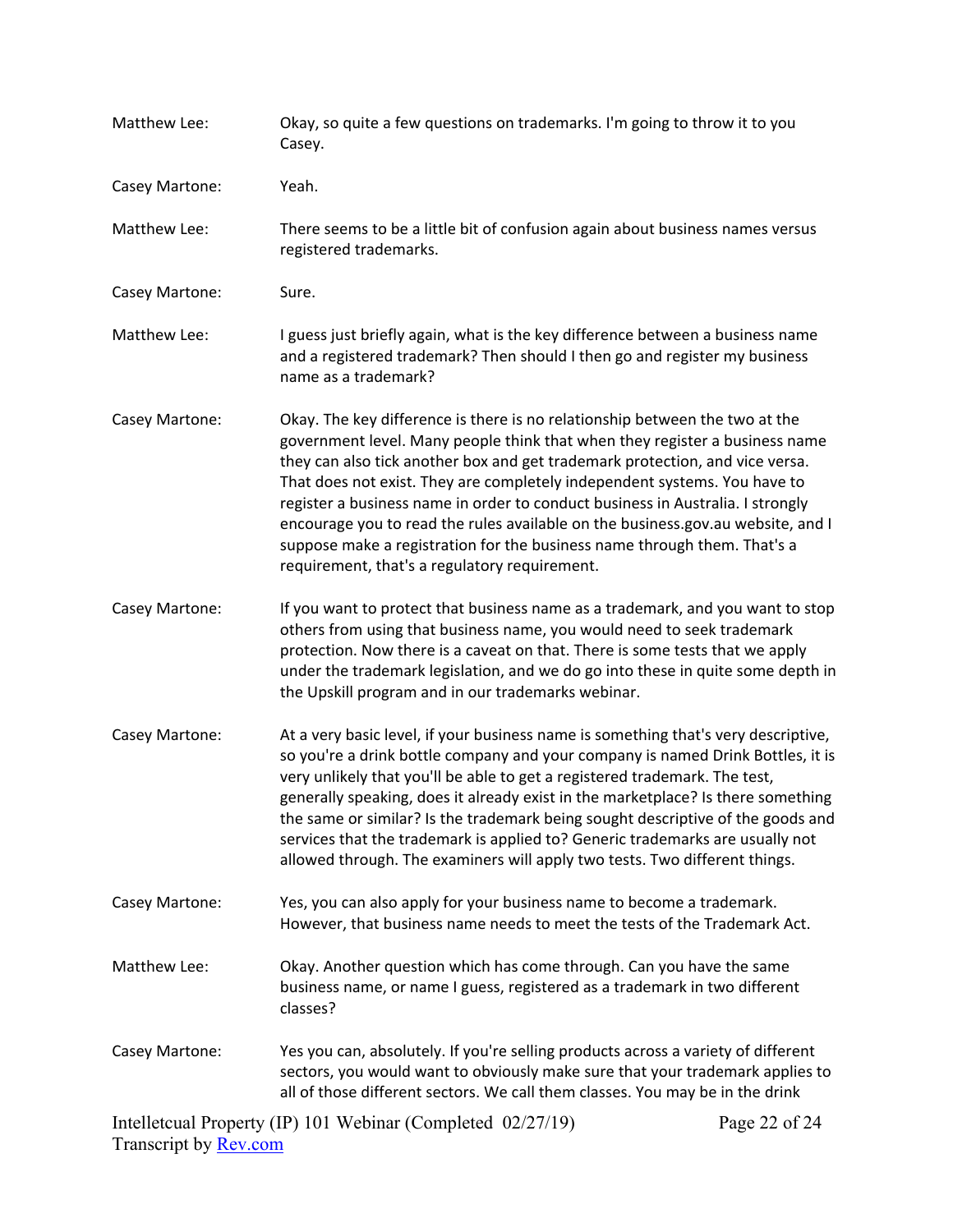bottle industry. You may also be in the technology industry, selling phones or laptops. These are just two items that Matt and I have got in front. If you want protection to stop others in that industry copying what you're doing and using your brand or something similar, you can seek protection in both.

- Casey Martone: We have 45 classes in which to seek protection. Generally speaking most early stage businesses need one, maybe two classes. That's really about they're starting doing one thing, and they will test that out and make sure that that's obviously what happens and their business is viable in that space. There's nothing to stop a business from coming back and seeking additional trademark protection for additional activities to expand their trademark protection longer term. Just because you come in once, you think, "Oh, I only got it for one thing." It doesn't mean you can't come back to us at a later date and reapply to have your trademark assessed against additional things to broaden that scope.
- Matthew Lee: Okay. Excellent. I think the one example that I constantly come across as well is Dove chocolate and Dove soap.
- Casey Martone: Yes, absolutely.
- Matthew Lee: Which is absolutely two different companies, and I guess it's also easy to say that you're generally not going to find somebody who's going to get confused when they're going to go buy soap and end up in the chocolate aisle and end up buying the wrong thing. Maybe that does happen if you're getting those cravings as well. Probably not the other way around, if you're looking for chocolate and then end up buying soap instead.
- Matthew Lee: All right, now just a final question that we've got here is that, if the trademark name is taken in the US, can you get protection in Australia?
- Casey Martone: Yes, you can. When, again, when we look at intellectual property we talk about them in countries. If someone has a trademark in the US and they do not have that protection in Australia, and you would like to have that brand registered in Australia because you I suppose have a genuine use for that trademark, you can absolutely protect it in Australia.
- Casey Martone: What we would obviously strongly encourage is that you don't just apply for the trademark to have it, to say, "When the Americans come in we'll sell it to them." Because if you're not using your trademark, there are actions under the Trademark Act that would allow a company to say take a non-use claim against you, to say, "Look, you're not using it in the course of trade, so you don't have a genuine intention." They would be able to seek, I suppose, an avenue through IP Australia to have that trademark removed from the register to allow them to register it. If you have a genuine use, you want to use it and you think, actually it's a really cool brand, I'm going to do that, I'm going to apply it here in Australia. Absolutely.